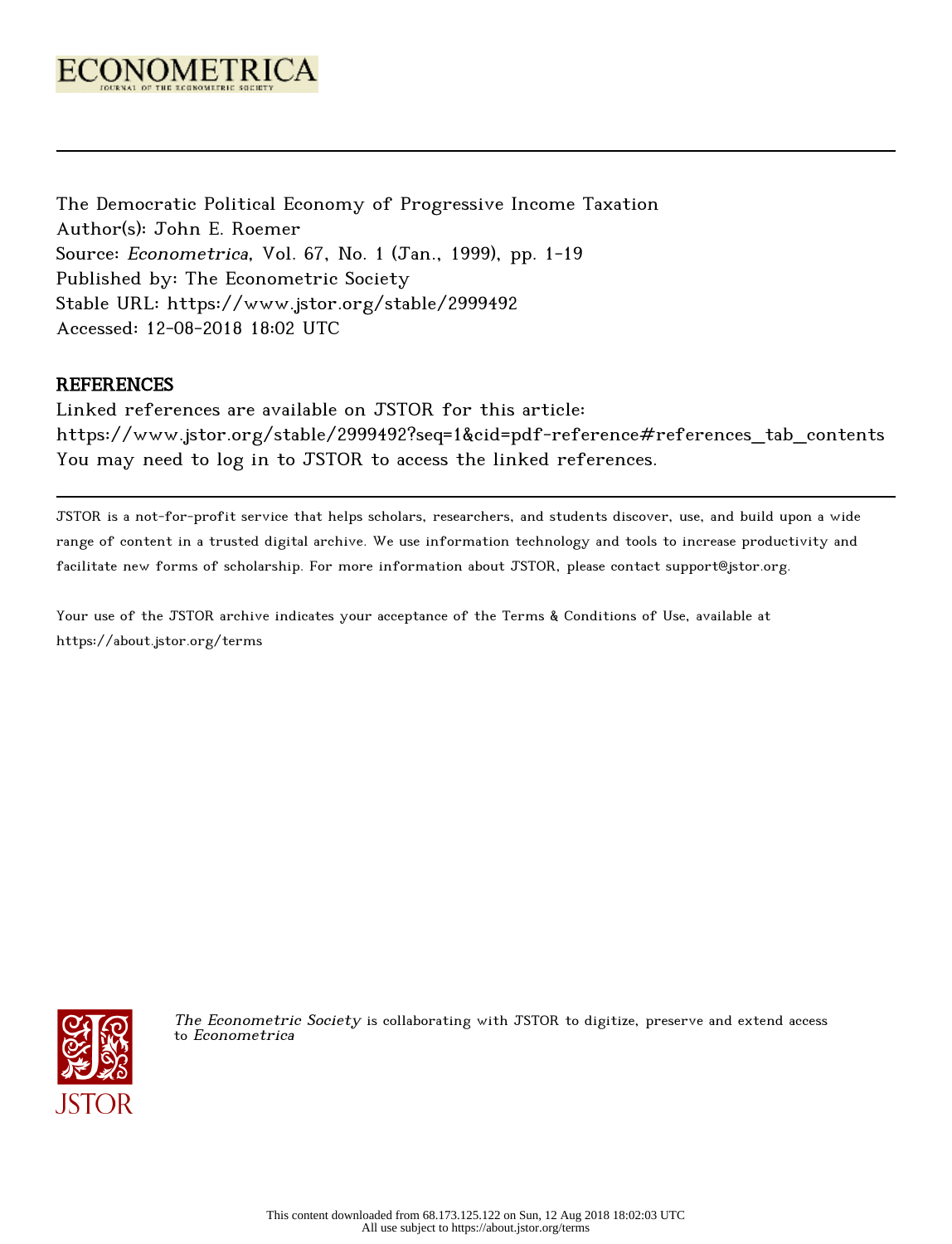# THE DEMOCRATIC POLITICAL ECONOMY OF PROGRESSIVE INCOME TAXATION

# BY JOHN E. ROEMER<sup>1</sup>

 Why do both left and right political parties typically propose progressive income taxation schemes in political competition? Analysis of this problem has been hindered by the two-dimensionality of the issue space. To give parties a choice over a domain that contains both progressive and regressive income tax policies requires an issue space that is at least two-dimensional. Nash equilibrium in pure strategies of the standard two-party game, whose players have complete preferences over a two-dimensional policy space, generically fails to exist.

 I introduce a new equilibrium concept for political games, based on the fact of factional conflict within parties. Each party is supposed to consist of reformists, militants, and opportunists: each faction has a complete preference order on policy space, but together they can only agree on a partial order. Nash equilibria of the two-party game, where the policy space consists of all quadratic income tax functions, and each party is represented by its partial order, exist, and it is shown that, in such equilibria, both parties propose progressive income taxation.

KEYWORDS: Progressive taxation, politico-economic equilibrium.

### 1. INTRODUCTION

 WHY DO BOTH LEFT AND RIGHT parties tend to propose progressive income tax policies in democratic political competition? Some authors (e.g., Young (1994)) have used arguments of fairness, but such arguments are surely not in the spirit of political economy, in which players (in this case, parties) are primarily assumed to be self-interested. Marhuenda and Ortufio (1995) note that the "the literature ... is still very inconclusive on the connection between progressive taxation and voting." Snyder and Kramer (1988) analyze the problem, and reach the right conclusion, but only under an unjustifiably strong constraint, namely, that parties may propose only tax functions that are ideal for some voter. Cukierman and Meltzer (1991) study the question when a Condorcet winner exists among quadratic income tax schemes, when voters have preferences over income and leisure, but succeed in demonstrating such existence only under unreasonable conditions.<sup>2</sup> Moreover, it is only in a "Downsian" framework that players propose the Condorcet winner, if there is one, in equilibrium.

 Most formal political analysts of party competition, until recently, have assumed that both parties are Downsian—that their objective is to maximize the probability of winning office. On the other hand, a long tradition, dating from

 $2I$  do not wish to imply that the analysis which follows dominates that of Cukierman and Meltzer, for they work with a class of utility functions that include leisure as an argument, while I do not.

 ${}^{1}I$  am grateful to three referees and a co-editor for careful comments that significantly improved the exposition in the paper. Seminar audiences, at various universities and conferences, have also been most helpful.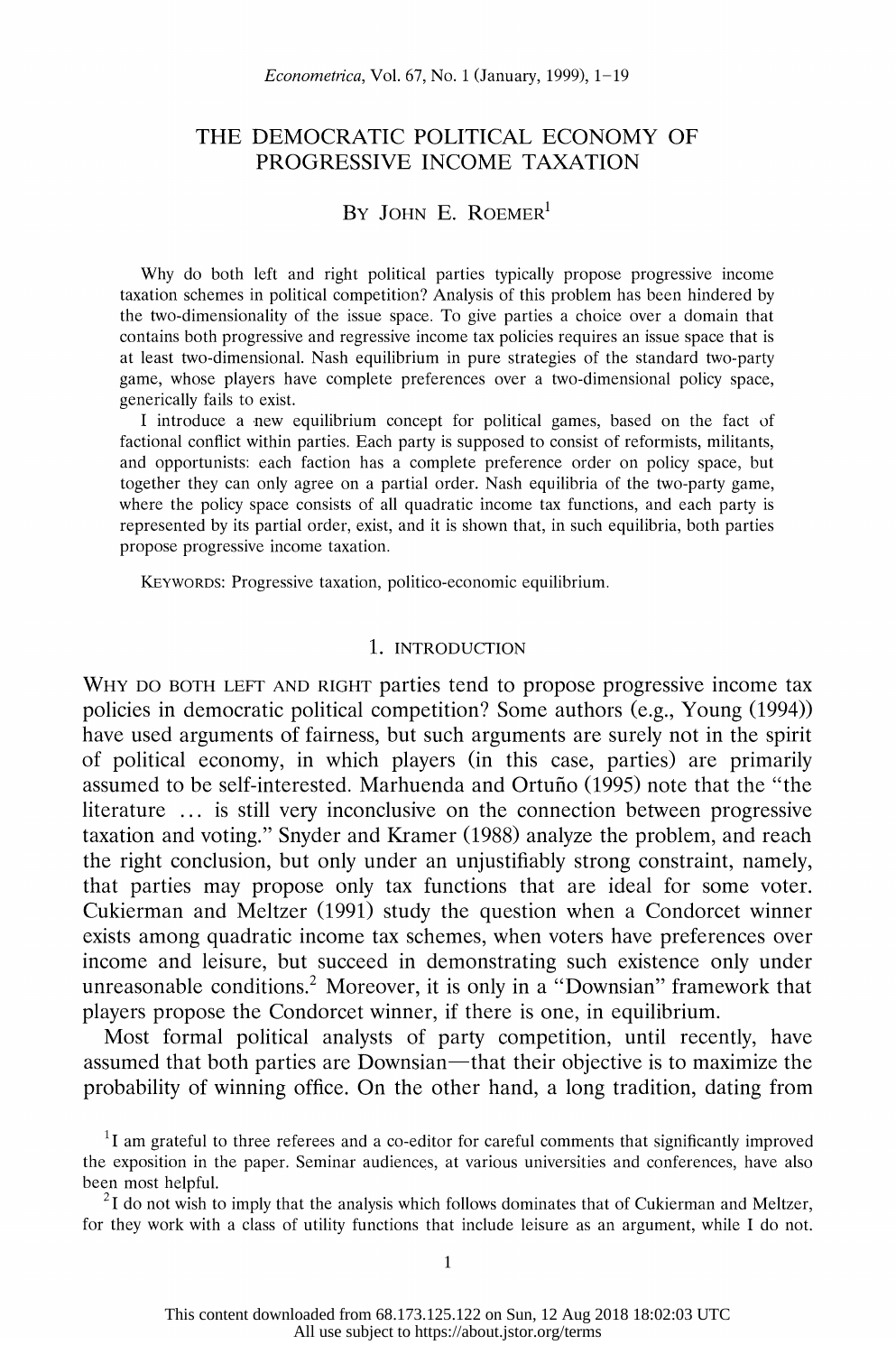Michels (1915) to Lipset (1959) to Przeworski and Sprague (1986), takes it as given that parties represent, perhaps imperfectly, different constituencies among the population, such as economic classes. There has, in the past fifteen years, been a growing formal literature on competition between partisan parties (ones that have policy preferences)—see, e.g., Wittman (1983), Calvert (1985), Alesina and Rosenthal (1995), and Roemer (1997). But almost all of that analysis has assumed that the issue space is uni-dimensional (e.g., voting on a proportional income tax, or an affine tax scheme for which the budget balances). To study why parties adopt progressive income tax rules requires an issue space which is at least two-dimensional, that is, one in which both progressive and regressive income tax policies can be represented.

 In this study, I assume that parties represent, imperfectly, different con stituencies, or economic classes. Society's problem is to choose an income tax regime. Since I wish to study when that regime will be progressive, I work with the family of quadratic income taxes, where *after-tax income* of an individual takes the form  $aw^2 + bw + c$ , where w is the individual's income. Using a balanced budget constraint, and assuming that taxes are purely redistributive, we may view the domain of policies as two dimensional, deriving  $c$  as a function of a and b, and hence regard a tax policy as an ordered pair  $(a, b)$ . I shall assume there are two parties, and each must propose a policy, consisting of a tax policy  $(a, b)$ , in the political contest.

 The problem immediately encountered when working with this set-up is that, except for singular cases, a Nash equilibrium (in pure strategies) does not exist in the political game between parties—because the strategy sets are two-dimen sional. This is, indeed, the source of the "inconclusiveness" referred to by Marhuenda and Ortuño above. There are two standard moves the analyst can make when confronted with the nonexistence of Nash equilibrium in pure strategies—first, to allow mixed strategies, or second, to change the game into a stage game, and use some variant of perfect equilibrium (e.g., Stackelberg or Rubinstein). But, in the case of competing political parties, I find neither of these moves appealing. I do not think we can easily interpret political parties as playing mixed strategies. And the stage-game model is appropriate only when there is a clear first mover. Some, including myself, have attempted to argue that a political contest takes place between a challenger and an incumbent, and either the challenger (Roemer (in press)) or the incumbent (Bernhardt and Ingberman (1985)) is the natural leader. These arguments, however, are incon clusive. When there is no compelling argument for one player's moving first, it is more appropriate to model the contest as one with simultaneous moves.

 The heart of the present paper consists in a new equilibrium concept in such political games. In a word, I shall retain the notion of Nash equilibrium in a simultaneous-move game between the players (parties), but replace their prefer ences with incomplete preferences, with respect to which Nash equilibria shall exist. The proposal is historically motivated, being based upon evidence of the nature of inner-party struggle over the line (policy), which derives from twenti eth-century European political history.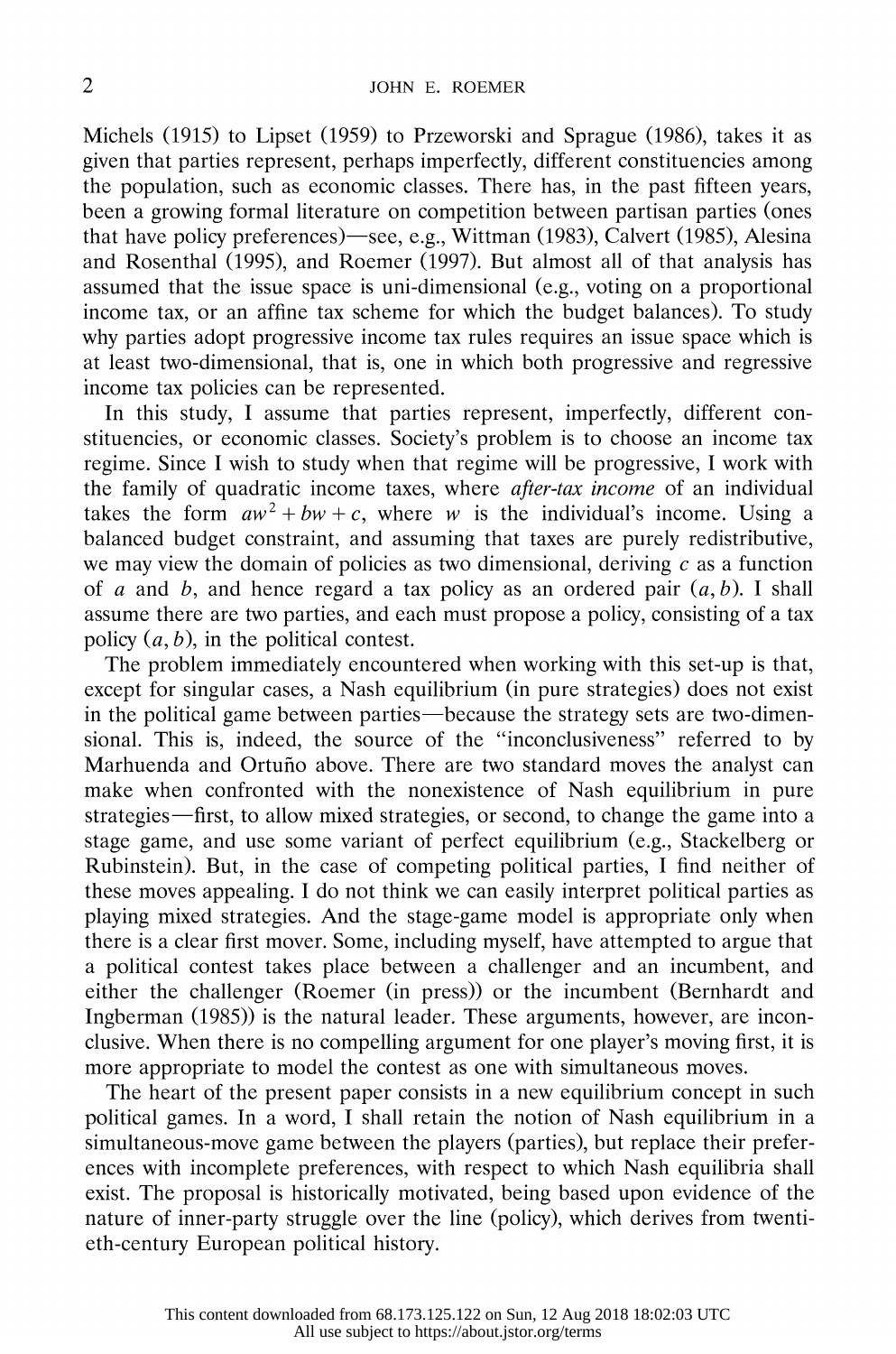Let us suppose that the interest group (say, economic class) a party purports to represent has well-defined policy preferences, represented by a von Neu mann-Morgenstern utility function  $v<sub>L</sub>$  defined on the space of policies, whose generic element is t. (In our context, t stands for a policy  $(a, b)$  and L stands for "Left," one of the constituencies.) Parties will be assumed to be uncertain about the distribution of voter types, so that, if the Left and Right parties propose policies  $t_L$  and  $t_R$  respectively, there is only a probability,  $\pi(t_L, t_R)$ , that Left wins by majority vote. (Parties agree on the priors, and therefore calculate the same function  $\pi$ .) The expected utility of the Left constituency, under this pair of proposals, is therefore

$$
(1.0) \t \t \Pi^{L}(t_{L}, t_{R}) = \pi(t_{L}, t_{R})v_{L}(t_{L}) + (1 - \pi(t_{L}, t_{R}))v_{L}(t_{R}).
$$

 The recent formal, non-Downsian literature to which I referred above models political equilibrium as Nash equilibrium between parties  $L$  and  $R$  with preferences  $\Pi^L$  and the analogous  $\Pi^R$ , where  $v_L$  is replaced by a function  $v_R$ in expression (1.0).

 My institutional assumption, in contrast, is that there are three groups of actors within each party: facing a proposal  $t_R$  by the Right, the *reformists* within the Left party wish to choose  $t<sub>L</sub>$  to maximize  $\Pi<sup>L</sup>(t<sub>L</sub>,t<sub>R</sub>)$ ; the *militants* in Left-who want the party to adhere as closely as possible to its principles-wish to choose  $t<sub>L</sub>$  to maximize simply  $v<sub>L</sub>(t<sub>L</sub>)$ , or equivalently, the after-tax income of Left's constituency, and the *opportunists* in Left, who desire only to win office, wish to choose  $t<sub>L</sub>$  to maximize  $\pi(t_L, t_R)$ . There are reformists, militants, and opportunists in the Right party who wish to maximize analogous functions.

 Party histories are replete with descriptions of militants and opportunists, if not using that nomenclature—see, for example, Przeworski and Sprague's (1986) history of European social democracy. Despite the names I have given these three collective actors, it would be incorrect to view them as, necessarily, not having the interests of the constituents in mind. In the history of European social-democratic parties, an on-going debate took place concerning the purpose of participating in elections: many maintained that that purpose was not to win office, but to educate the working-class, to develop their consciousness. These militants believed the party should stick to its principles (here interpreted as its ideal point), and not compromise for the sake of winning office: they were revolutionary anti-reformists. Maximizing the expected utility  $\Pi^L(t_L, t_R)$  is def initely a reformist approach, in which the decision maker cares about the expected utility of its constituents, given the uncertainty surrounding elections. The (revolutionary) militant, in contrast, is not particularly interested in how well the constituency will fare under the policy chosen by the current election, but rather whether the process of the election will build class consciousness or further cement an ideology. On the other hand, the actors whom I've called opportunist were not necessarily venal politicians, merely using the party as a stepping stone to a political career, although some doubtless were. They may, more generally, have believed that by holding office, the party would be able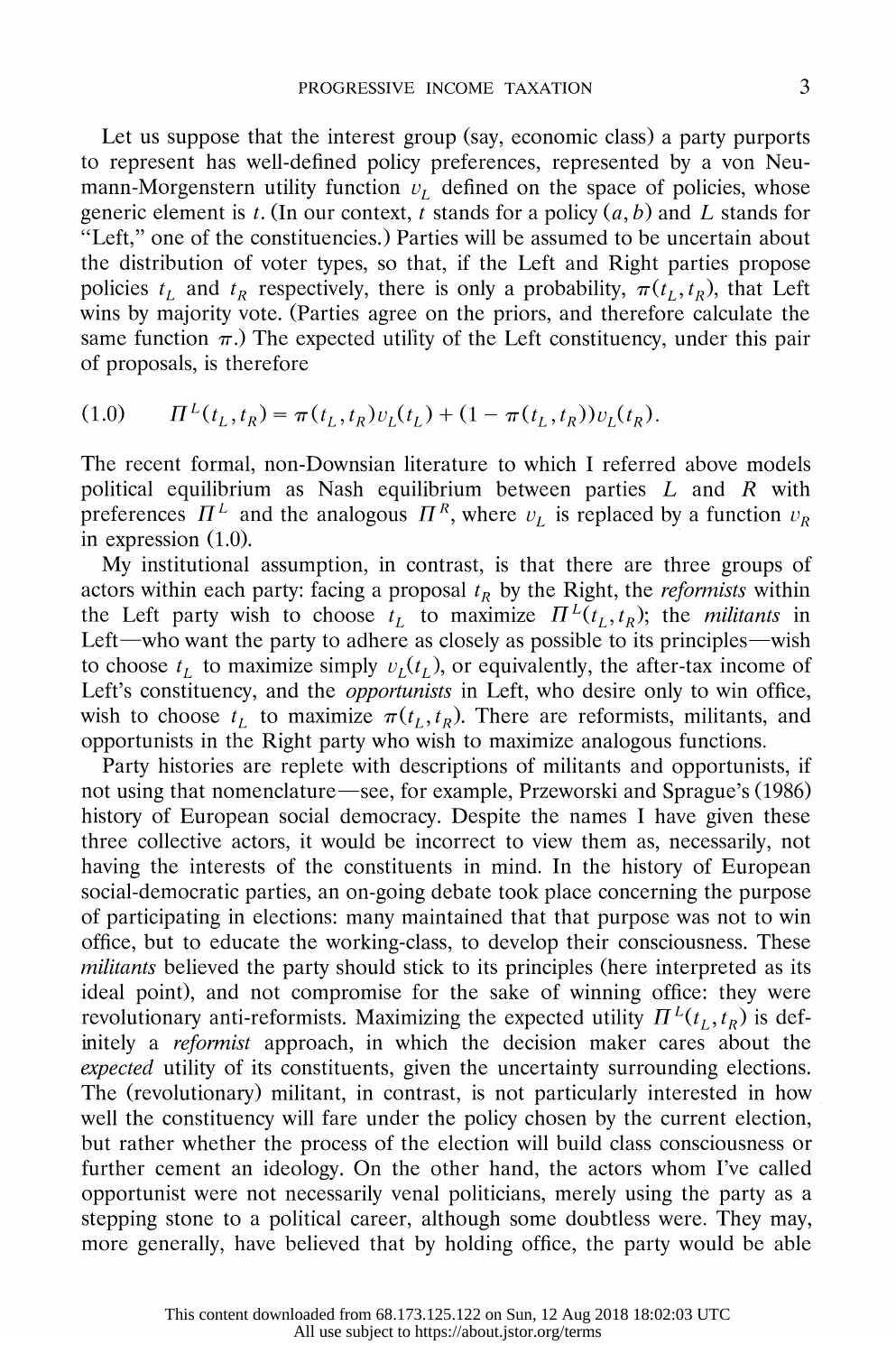more effectively to develop the consciousness/ideology of its constituency. Winning, after all, would provide a bully pulpit from which the victorious party could address the population daily. For such opportunists, the objective  $\Pi^{L}(t_{I}, t_{R})$  was also a myopic one.

 How does a party, whose activists consist of these three factions, make a decision about its policy in the electoral contest? My proposal is that it must reach *inner-party unanimity* to do so. Facing a proposal  $t_R$  by the opposition, the Left will choose policy  $t_L$  over an alternative  $t'_L$  only if all three inner-party factions agree, that is, only if:

- $(1.1)$   $\Pi^{L}(t_{I},t_{R}) \geq \Pi^{L}(t_{I}',t_{R}),$
- $(1.2)$   $\pi(t_1, t_R) \geq \pi(t'_1, t_R)$ , and

$$
(1.3) \t v_L(t_L) \ge v_L(t'_L),
$$

 with at least one strict inequality. These three inequalities are, respectively, the decision criteria of the reformists, the opportunists, and the militants. Note that  $(1.2)$  and  $(1.3)$  imply  $(1.1)$ , so the reformists play no active role in this concep tion. Requiring that all three of these inequalities (or, equivalently, inequalities (1.2) and (1.3)) hold induces a *quasi-order* for the Left on  $T \times T$ , where T is the policy space (the details are presented in the text below), and I define  $(t_L, t_R)$  to be a *party unanimity Nash equilibrium* (PUNE) if it is a Nash equilibrium, where both parties maximize with respect to their respective quasi-orders.

 Consider "classical" reformist parties, whose preferences are defined by  $\Pi^{L}(t_{L}, t_{R})$  and the analogous  $\Pi^{R}(t_{L}, t_{R})$ . These preferences are complete, that is, define orders on  $T \times T$ . Because of the two-dimensionality of the policy space, Nash equilibrium in pure strategies with respect to these preferences—call this reformist Nash equilibrium (RNE)—does not, as I said, generally exist. We shall note below that RNE is a refinement of PUNE. While reformist Nash equilibria fail to exist with multi-dimensional policy spaces, it turns out that party-unanimity Nash equilibria do often exist—in fact, in the application studied in this paper, there are many of them.

 The main theorem states that, in all PUNE, except one singular case, both Left and Right parties play progressive tax strategies. Furthermore, it immedi ately follows that, in any refinement of PUNE, both parties play progressive tax strategies, so that if the three factions within the parties learn to compromise to some extent—which, formally, will mean that the party comes to adopt a quasi-order on  $T \times T$  which includes the one induced by (1.1)-(1.3)-then all political equilibria with respect to that new quasi-order also entail both parties' playing progressive tax strategies.

 Section 2 defines the politico-economic environment, Section 3 defines equi librium, and Section 4 proves the main results. The entire argument can be made by use of the simple geometry of cones in two-space, and I choose the geometric exposition over a more formal, analytical one, for its transparency.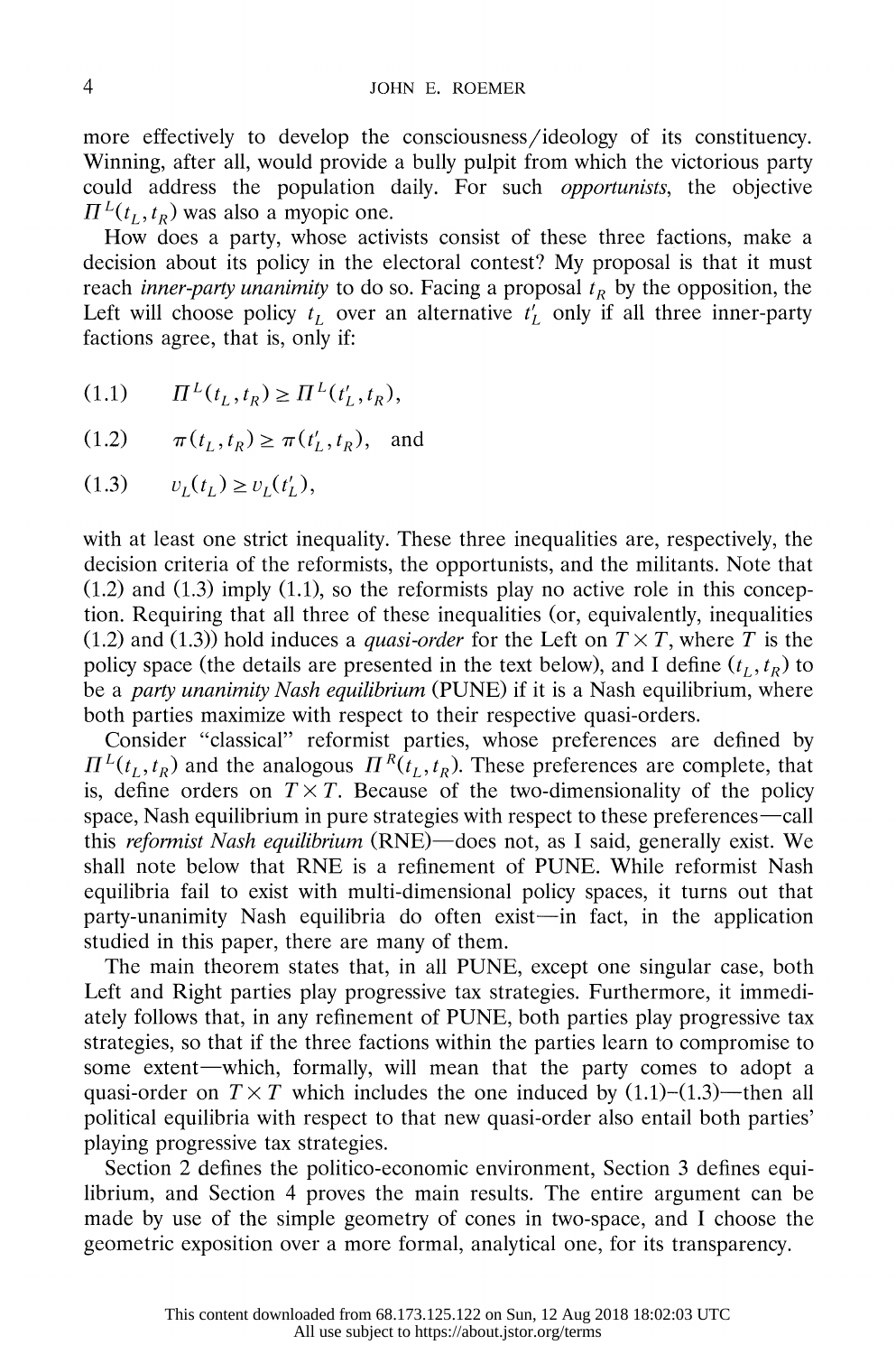### 2. THE MODEL

 Each individual wishes to maximize her after-tax income. An individual is characterized by her income,  $w$ , or her type. Individuals supply labor inelasti cally, as they derive no welfare from leisure. The distribution of citizen types is given by a probability measure  $\bf{F}$  on [0, 1]. Thus, maximum income is normalized at one.3

A tax policy is a triple  $(a, b, c)$ , where the after-tax income of an individual with income w is  $aw^2 + bw + c$ . Taxes are purely redistributive, so the balanced-budget condition is

$$
(2.1a) \qquad \int (aw^2 + bw + c) \, d\mathbf{F}(w) = \mu,
$$

where  $\mu = \int w dF$  is mean income, which implies

$$
(2.1b) \t c = -a\mu_2 - b\mu + \mu, \t where
$$

$$
(2.1c) \qquad \mu_2 \equiv \int w^2 d\mathbf{F}.
$$

Thus after-tax income is

$$
a(w^2 - \mu_2) + b(w - \mu) + \mu.
$$

Define type  $w$ 's *ordinal* utility function on tax policies as

$$
u(a, b, w) = a(w2 - \mu2) + b(w - \mu) + \mu.
$$

Henceforth, we understand that tax policies are two-dimensional, denoted  $(a, b)$ .

Let  $(a, b)$  and  $(a', b')$  be two tax policies and define

$$
\Delta a \equiv a - a', \quad \Delta b \equiv b - b'.
$$

Then a voter of type w is indifferent between policies  $(a, b)$  and  $(a', b')$  if and only if she enjoys the same after-tax income in both, that is, if and only if

$$
(2.2a) \t\t  $\Delta a(w^2 - \mu_2) + \Delta b(w - \mu) = 0.$
$$

Define the function

(2.3) 
$$
\varphi(w) \equiv \frac{w^2 - \mu_2}{w - \mu}, \text{ for } w \neq \mu.
$$

It follows from (2.2a) that, for  $w \neq \mu$ , voter w is indifferent between the two policies iff

$$
(2.2b) \quad \Delta a \varphi(w) + \Delta b = 0.
$$

 $3\text{My}\xspace$  nomenclature: the population consists of *citizens*, all of whom are taxed. Citizens may choose whether or not to vote. Hence the set of voters may differ from the set of citizens.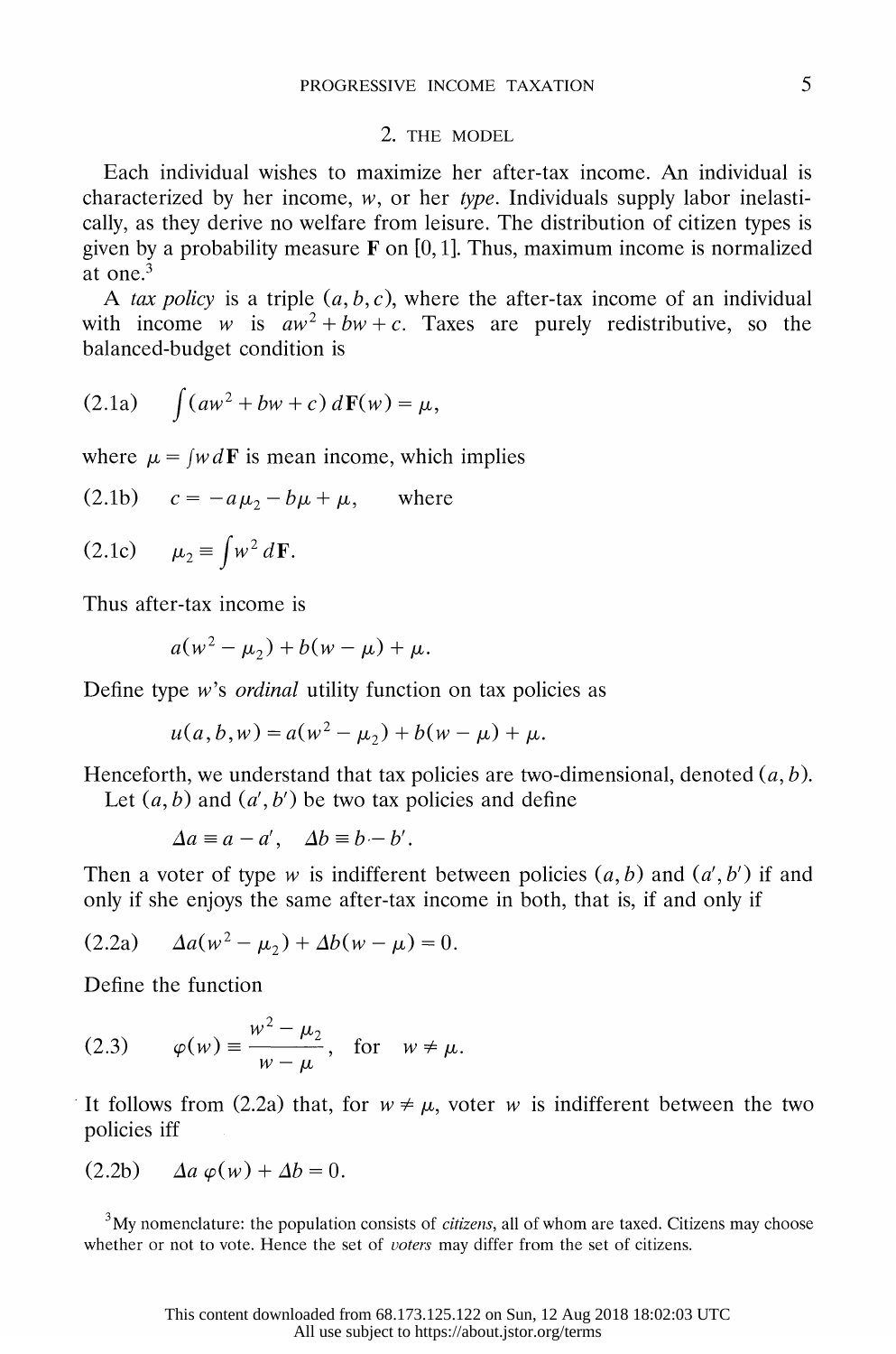This tells us that, viewing the domain of policies  $(a, b)$  as  $\mathfrak{R}^2$ , the indifference curves of type w are *straight lines* of slope  $-\varphi(w)$ . The indifference curves of type  $w = \mu$  are vertical straight lines.

We have thus far restricted policies only by a budget-balancing constraint. We further make the following assumption.

ASSUMPTION A1: (i)  $\forall w, a(w^2 - \mu_2) + b(w - \mu) + \mu \ge 0$ ; (ii)  $\forall w, 2aw + b \ge 0$ .

 Al (i) says that every individual's after-tax income must be nonnegative; Al (ii) says that after-tax income must be a nondecreasing function of income. Thus (i) is an individual budget constraint, and (ii) is an incentive compatibility constraint. The reader may check that the set of policies satisfying Al is the triangle  $\mathcal{T} = OUV$  illustrated in Figure 1.

Policy  $Q = (0,0)$  is total confiscation of income and redistribution to the mean, and policy  $T = (0, 1)$  is laissez-faire (no taxation).

Define a policy  $(a, b)$  to be *progressive* iff it generates an after-tax income function which is concave in (pre-tax) income. This is equivalent to having  $a \le 0$ . Thus, progressive policies are precisely those in  $\Delta OUT$  in Figure 1. (Strictly) progressive policies are ones for which the assessed tax is a strictly convex function of income.

Let us study the function  $\varphi$ , illustrated in Figure 2. The salient facts are:

- $\varphi$  is increasing, asymptotically to infinity, in the interval [0,  $\mu$ );
- $\varphi$  is increasing, beginning at the value  $-\infty$ , in the interval ( $\mu$ , 1];



FIGURE 1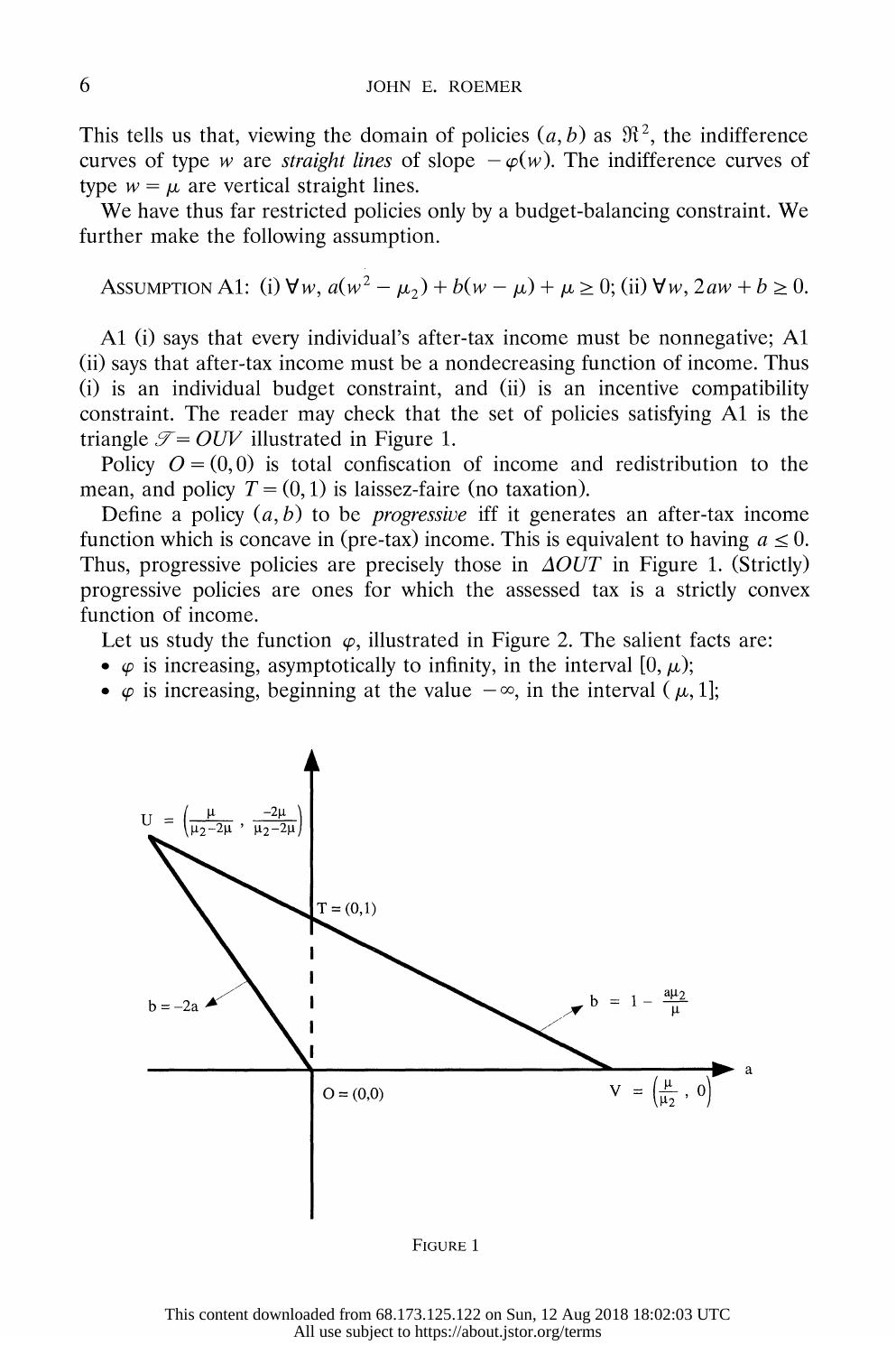

FIGURE 2

• 
$$
\varphi(w) = 0
$$
 iff  $w = \sqrt{\mu_2}$ ;

•  $\varphi(1) > \varphi(0)$  and  $\varphi(1) < 2$ .

 The only one of these facts I shall derive is the last one. Suppose, to the contrary, that  $\varphi(1) \geq 2$ . Then, by definition of  $\varphi$ ,  $\mu_2 - 1 \leq 2\mu - 2$ , and so  $\mu_2 \leq 2\mu - 1$ . But  $\mu^2 < \mu_2$  (*F* has positive variance); hence  $\mu^2 < 2\mu - 1$ , which means ( $\mu - 1$ )<sup>2</sup> < 0, an impossibility.

Because  $\varphi(1) > \varphi(0)$ , we may define a type w\* as that unique type such that  $w^* > \mu$  and  $\varphi(w^*) = \mu_2/\mu$ . Because  $\varphi(1) < 2$ , we may define a type  $\tilde{w}$  as that unique type such that  $\varphi(\tilde{w}) = 2$ .  $w^*$  and  $\tilde{w}$  are illustrated in Figure 2.

 We next study the indifference curves and ideal points of the various types. An individual w prefers policy  $(a, b)$  to  $(a', b')$  if and only if

(2.3) 
$$
\Delta a(w^2 - \mu_2) + \Delta b(w - \mu) > 0.
$$

It follows that:

- if  $w < \mu$ , then  $\Delta a \varphi(w) + \Delta b$  decreases as utility increases;
- if  $\mu < w$ , then  $\Delta a \varphi(w) + \Delta b$  increases as utility increases.

Using this observation, the following lemma immediately follows.

LEMMA 1: (i) O is the ideal point of  $\{w \mid w \leq \tilde{w}\} = W_1$ ; (ii) U is the ideal point of  ${w \mid \tilde{w} < w < \mu} = W_2$ ; (iii) U is the ideal point of  ${w \mid \mu < w < \sqrt{\mu_2}} = W_3$ ; (iv) U is the ideal point of  $\{w \mid \sqrt{\mu_2} \lt w \lt w^*\} = W_4$ ; (v) V is the ideal point of  $\{w \mid w > w^*\}$  $=W_5.$ 

PROOF (Refer to Figure 1):

(i)  $w \in W_1$  have indifference curves which are less steep than OU, since  $\varphi(w)$  < 2, and utility increases in the south-west direction, since  $w < \mu$ .

(ii)  $w \in W_2$  have indifference curves which are steeper than OU, and utility increases in the south-west direction.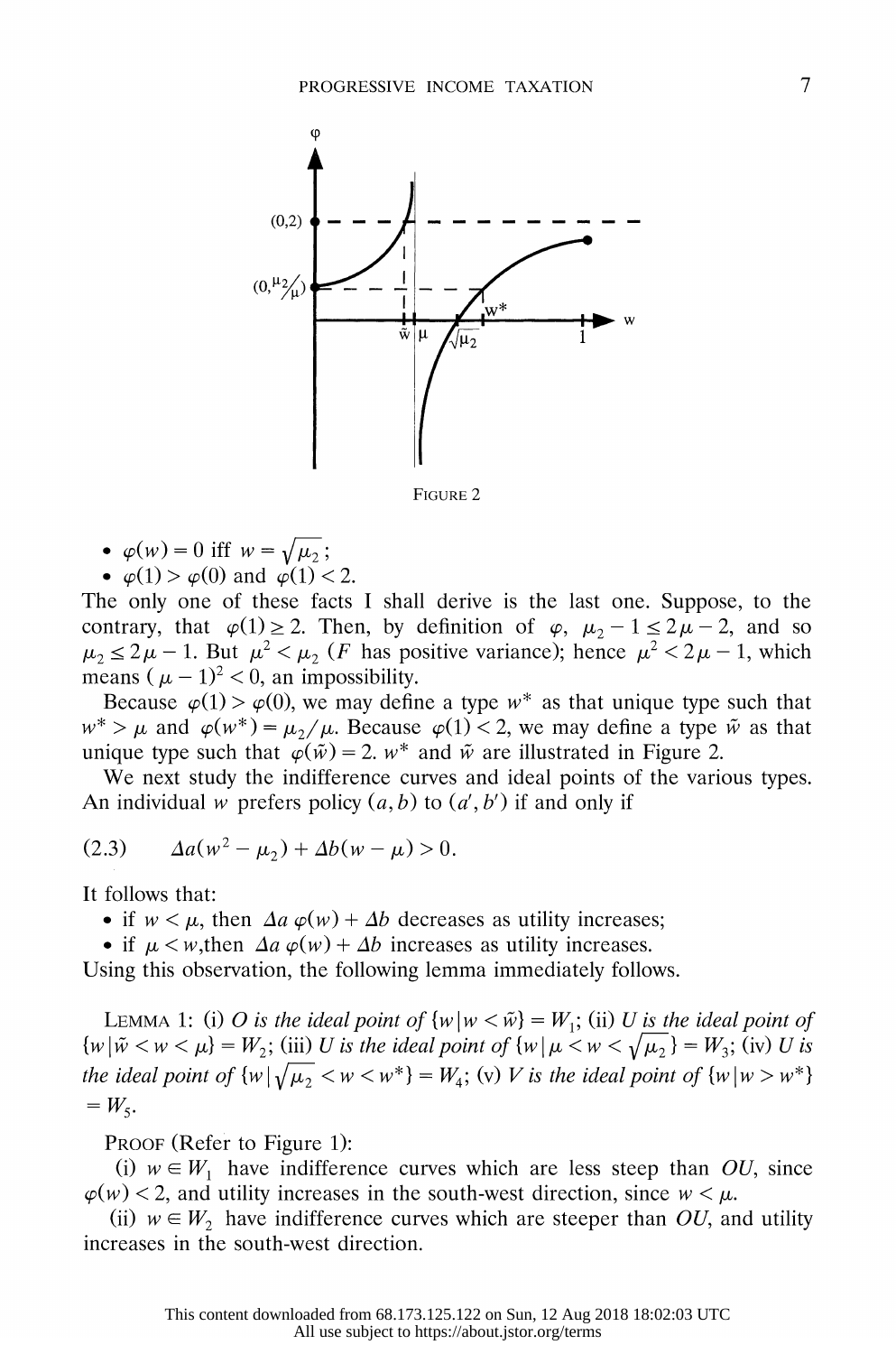(iii)  $w \in W_3$  have positively sloped indifference curves, and utility increases in the north-west direction.

(iv)  $w \in W_4$  have negatively sloped indifference curves that are less steep than UV, which increase in the north-east direction.

(v)  $w \in W_5$  have negatively sloped indifference curves, steeper than UV, and utility increases in the north-east direction.

 We next introduce political parties. There are two, called Left and Right. For simplicity, we assume that Left "represents" a particular citizen type  $w_L$  and Right represents a citizen type  $w_R$ . We make the following assumption.

ASSUMPTION A2: (i)  $w_L < \tilde{w}$ , and (ii)  $w_R > w^*$ .

Thus Left (Right) represents a relatively poor (rich) citizen.

When I say that Left "represents" a citizen type  $w_L$ , I mean that Left's militants have the (ordinal) preferences of  $w<sub>L</sub>$ , and that Left's reformists are endowed with a von Neumann-Morgenstern utility function  $v<sub>L</sub>$  on tax policies  $(a, b)$  that is consistent with  $w<sub>L</sub>$ 's (ordinal) after-tax income preferences—that is,  $v_L$  is an ordinal transform of  $\overline{u}(\cdot, w_L)$ . Similarly, Right's reformists are endowed with a von Neumann-Morgenstern utility function  $v_R$  on tax policies consistent with  $w_R$ 's ordinal income preferences.

According to Lemma 1, Left's ideal policy is the point  $O$ , and Right's is the point V (see Figure 1). Types in the region  $(\tilde{w}, w^*)$  are the "moderates," with ideal point U. Note, as well, that A2 implies that  $\varphi(w_l)$  and  $\varphi(w_R)$  are both positive, and so both those types have negatively sloped indifference curves.

 We next introduce uncertainty. Parties are uncertain about the distribution of *voter* income. They know the probability measure  $\bf{F}$  of citizen income, but some citizens may not vote, which introduces uncertainty about the distribution of voter income.<sup>4</sup>

 We represent this uncertainty as follows. There is a continuum of states  $s \in [0, 1]$ , and in state s, the probability measure of voter income is **F**<sub>s</sub> on [0, 1]. Both parties share the prior that s is distributed according to a probability measure  $H$  on [0, 1]. We make the following assumption.

ASSUMPTION A3: The measures F, H, and F<sub>s</sub>, for all s, are all equivalent<sup>5</sup> to Lebesgue measure on [0, 1]. The cumulative density function of  $\mathbf{F}_s$ , denoted  $F_s$ , is a continuous function of s as well.

<sup>5</sup>That is, they assign positive measure to an event if and only if the event has positive Lebesgue measure.

<sup>&</sup>lt;sup>4</sup>This is but one convenient way of interpreting the uncertainty. One might alternatively say that voters do not necessarily have preferences which correspond to their particular incomes ... they may, for example, have preferences associated with the income they think they will have in the future, and parties are uncertain about these beliefs.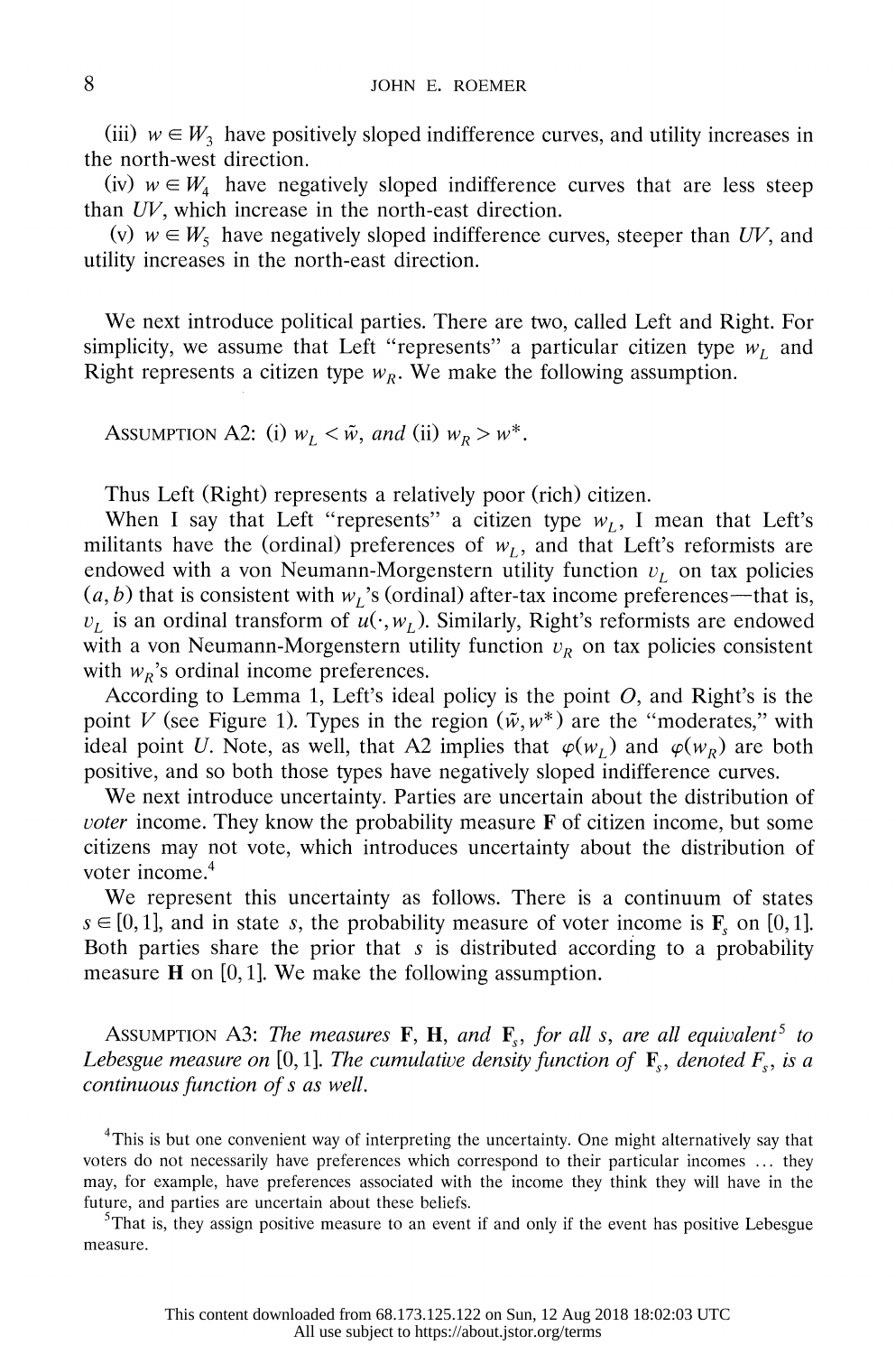Suppose Left (Right) proposes a policy  $t_L = (a, b)$  ( $t_R = (a', b')$ ). A citizen w prefers  $t_L$  to  $t_R$  if and only if (2.3) holds. Define  $W(t_L, t_R)$  as the set of types for which (2.3) holds. Then Left defeats Right (by majority vote) exactly in those states s such that

(.)Fs (W(tL, I 0) > 12

We follow the usual convention that if a voter is indifferent between  $t<sub>L</sub>$  and  $t<sub>R</sub>$ , she votes randomly. By the continuum assumption, it follows that  $t_L$  and  $t_R$  tie in state s iff  $\mathbf{F}_{s}(W(t_L, t_R)) = \frac{1}{2}$ .

Let  $S(t_1, t_R)$  be the set of s such that (2.4) holds. It follows that, from the parties' viewpoints, Left defeats Right with probability

(2.5) 
$$
\pi(t_L, t_R) = \mathbf{H}(S(t_L, t_R)).
$$

 We have now defined the preferences of all three factions of each party. For Left, for example, these are represented by the functions  $\Pi^L$  (reformists),  $\pi$ (opportunists), and  $u(\cdot, w)$  (militants).

#### 3. THE EQUILIBRIUM CONCEPT

 The standard approach, as I mentioned earlier, is to define political equilib rium as a Nash equilibrium between players with payoff functions  $\Pi^L$  and  $\Pi^R$ , each of whose strategy space is  $\mathcal{I}$ —what I have called in Section 1, reformist Nash equilibrium. As RNE generally fail to exist, I propose that an inner-party struggle determines the policy of the party, and show that, under that specifica tion, Nash equilibria in pure strategies of the political game exist.

Think of Left as evaluating whether to deviate from  $t_L$  to  $t_L$  when Right is playing  $t_R$ . As I described earlier, the militants in Left wish to maximize  $u(\cdot, w_L)$ , and the opportunists wish to maximize  $\pi(\cdot, t_R)$ . Unanimity between these two groups is required for Left to deviate from  $t<sub>L</sub>$  to  $t<sub>L</sub>$ . The agreement of the "reformists" will follow automatically.

Stated more precisely, Left would entertain a deviation from  $t_L$  to  $t'_L$  only if

$$
(3.1a) \quad (\pi(t'_L, t_R), u(t'_L, w_L)) \ge (\pi(t_L, t_R), u(t_L, w_L)),
$$

with the convention on vector ordering given in this footnote.<sup>6</sup>

Similarly, at  $(t_L, t_R)$ , Right would entertain a deviation from  $t_R$  to  $t_R$  only if

$$
(3.1b) \quad (1 - \pi(t_L, t_R'), u(t_R', w_R)) \ge (1 - \pi(t_L, t_R), u(t_R, w_R)).
$$

DEFINITION: A policy pair  $(t_L, t_R)$  is a party unanimity Nash equilibrium (PUNE) if and only if there is no  $t_L \in \mathcal{T}$  at which (3.1a) holds, and there is no  $t'_R \in \mathcal{T}$  at which (3.1b) holds.

 $^{6}(x_1,x_2)\geq(y_1,y_2)$  if and only if  $x_i\geq y_i$  and for some i,  $x_i>y_i$ .  $(x_1,x_2)\geq(y_1,y_2)$  if and only if  $x_i \geq y_i$ .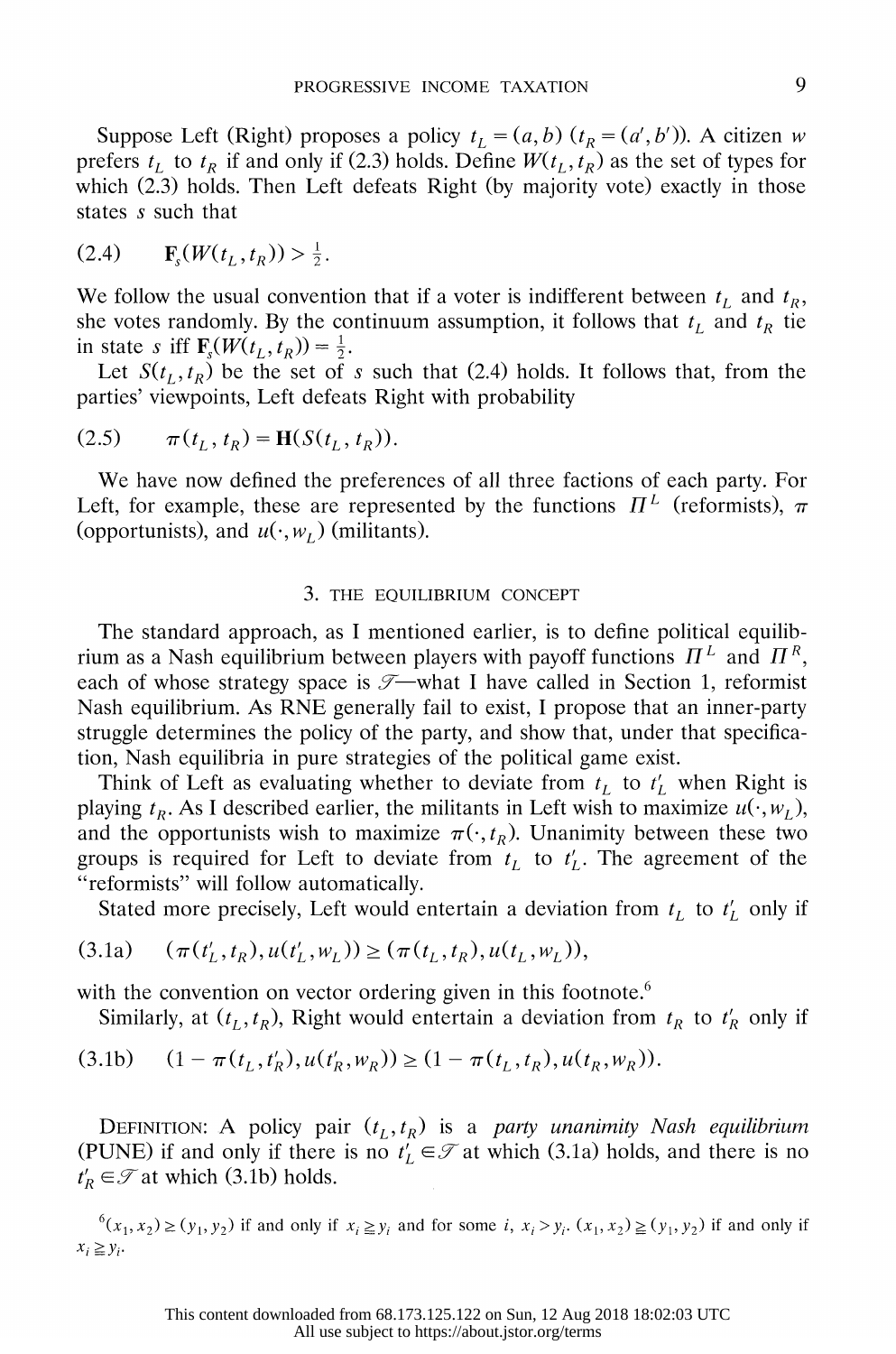The parties, under this specification, possess incomplete preference orders on the space  $\mathcal{T} \times \mathcal{T}$ . Consider the quasi-order  $\succeq_L$  on  $\mathcal{T} \times \mathcal{T}$  defined by

$$
(3.2a) \t(t_L, t_R) \succeq_L (t'_L, t'_R) \Leftrightarrow (\pi(t_L, t_R), u(t_L, w_L)) \geq (\pi(t'_L, t'_R), u(t'_L, w_L)),
$$

and the quasi-order  $\geq_R$  defined by

$$
(3.2b) \quad (t_L, t_R) \gtrsim_R (t'_L, t'_R) \Leftrightarrow (1 - \pi(t_L, t_R), u(t_R, w_R))
$$
  

$$
\geq (1 - \pi(t'_L, t'_R), u(t'_R, w_R)).
$$

 Then a PUNE is a Nash equilibrium where Left (Right) maximizes with respect to  $\geq_L$  ( $\geq_R$ ).

We introduce next a refinement of PUNE:

DEFINITION:  $(t_L, t_R)$  is a *strong party unanimity Nash equilibrium* iff  $(t_L, t_R)$  is a PUNE and it is false that  $t_L = (0, 0)$  and  $\pi(t_L, t_R) = 1$ .

 "Strongness" is a (very) weak refinement of PUNE. If we eliminate nonstrong PUNE from consideration, we are saying something about the capacity of Right's inner-party factions to compromise in the face of almost sure calamity. Recall that policy  $(a, b) = (0, 0)$  is complete leveling of all incomes to the mean. If, in a PUNE,  $t_L = (0,0)$  and  $\pi(t_L, t_R) = 1$ , then facing the prospect of Left's winning almost surely with the leveling policy  $(0,0)$ , Right does not deviate. Strongness says that, facing such a prospect, Right's opportunist and reformist factions will be able to persuade the militant faction to deviate to a policy with a positive probability of defeating  $(0, 0)$ .

Let us make three remarks.

REMARK 1: If  $(t_L, t_R)$  is an RNE then it is a PUNE. (I.e., RNE is a refinement of PUNE.)

PROOF: Let  $(t_L, t_R)$  be an RNE. Suppose there exists a deviation for one party, say Left-call the deviation  $t'_L$ -that both the militants and the opportunists weakly prefer, and one strongly prefers, to  $t_L$ . Then  $t'_L$  must increase the reformists' payoff function, as well (that is,  $\Pi^L(t_L, t_R) > \Pi^L(t_L, t_R)$ ). This contradicts the fact that  $(t_L, t_R)$  is an RNE.  $Q.E.D.$ 

 REMARK 2: PUNE is an ordinal concept: it depends only on the ordinal preferences of the opportunists and the militants. In contrast, RNE is a cardinal concept: it depends on the *particular* von Neumann-Morgenstern utility functions that the reformist factions have.

REMARK 3: A comment about Condorcet winners. Suppose it is the case that

 $\forall s \quad \mathbf{F}_{s}(W_2 \cup W_3 \cup W_4) > \frac{1}{2}.$ 

(Refer to Lemma 1 for notation.) Then  $W_2 \cup W_3 \cup W_4$  is a majority coalition in all states, all of whose members have ideal point  $U \in \mathcal{T}$ . It follows that U is a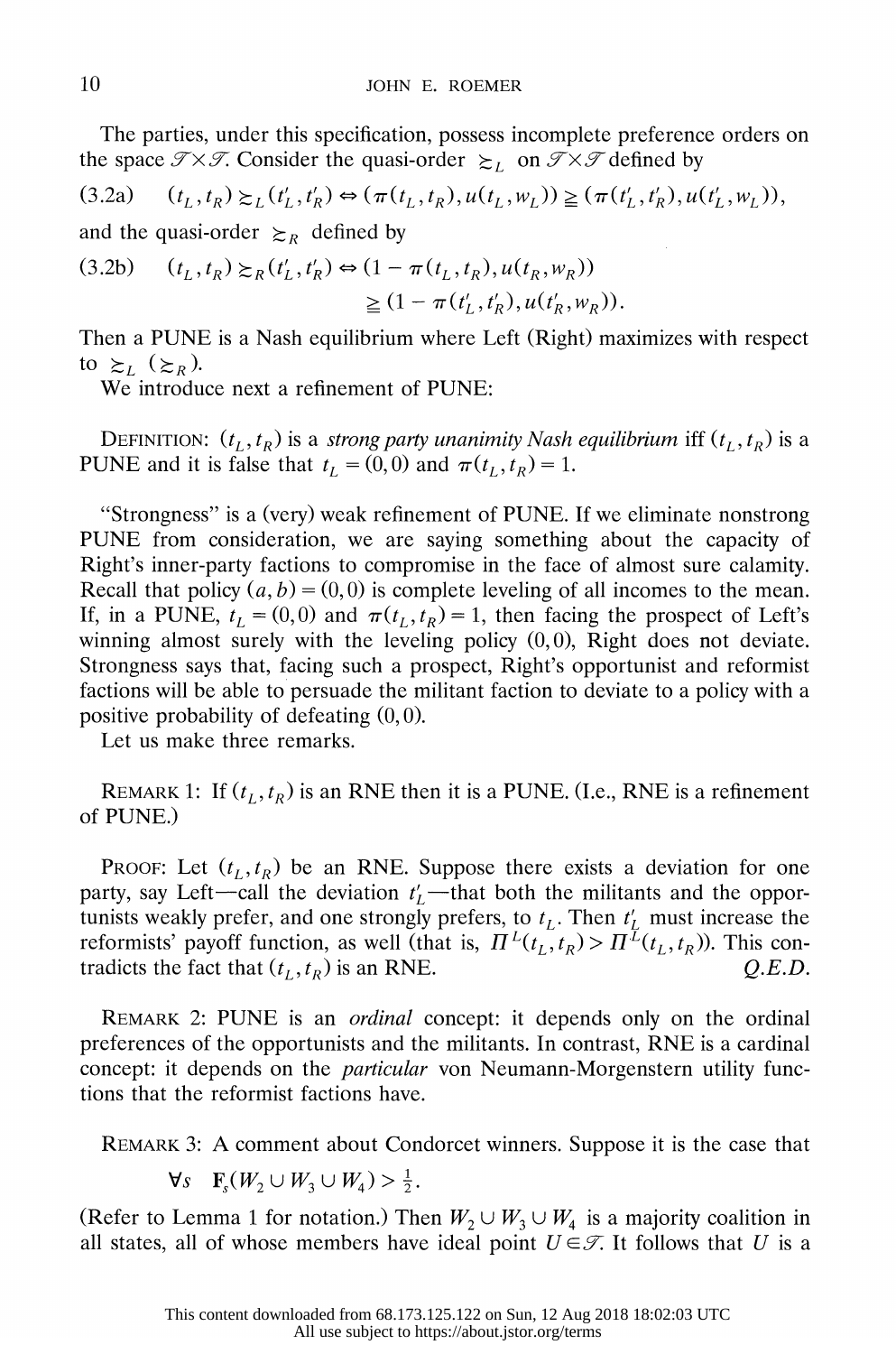Condorcet winner in  $\mathcal{F}$ : it defeats all policies except itself, for sure. Thus, it would be a Downsian equilibrium for both parties to propose  $U$ . (That is, both parties' proposing  $U$  would constitute a Nash equilibrium of the game between two parties possessing the single internal faction of opportunists.) It would as well be a PUNE for both parties to propose  $U$ , since neither opportunist faction would be willing to deviate: at  $(U, U)$ , each party has probability one-half of victory, and under any unilateral deviation, the deviating party has probability zero of victory.<sup>7</sup> Nevertheless, in a PUNE, it might be the case that neither party proposes U.

 It may be worthwhile to summarize the informational set-up of the model, which is related to Remark 2 above. Voters are endowed only with preferences over after-tax income, not with preferences over income lotteries. They know that the distribution of *citizen* types is  $F$ , and hence face no relevant uncertainty when voting over tax policies. Militants, as well, do not face a decision problem under uncertainty—they behave just like particular voters  $(w_L$  and  $w_R)$ . Oppor tunists want to maximize the probability of victory, a known function on the domain  $\mathcal{T} \times \mathcal{T}$ . Only the reformists face a decision problem under uncertainty: they must evaluate income lotteries for their respective constituents. These lotteries occur because, although the distribution of income (F) among *citizens* is known, the distribution of income among voters is uncertain  $({\bf{F}}_s)$ .

 The parsimonious reader might well inquire why I do not dispense with the reformists, as they are not necessary for the equilibrium concept of PUNE, as I noted earlier. The answer is two-fold: because, in reality, I think that reformists exist, and because the concept of reformist Nash equilibrium is well-established in the literature, although not under that name.

#### 4. ANALYSIS OF PARTY COMPETITION

 Let us look at a typical strategy pair that might arise in the game between our two parties. Denote henceforth by L the policy  $(a, b)$  announced by Left, and by R the policy  $(a', b')$  announced by Right. Examine Figure 3, which reproduces the domain  $\mathcal{T}$ , with the two hypothetical proposals, L and R. Assume that  $w_L$ prefers L to R, and  $w_R$  prefers R to L.

In Figure 3, the slope  $m$ , of LR is positive. We know from Section 2 that type  $\hat{w}$  is indifferent between L and R iff  $\varphi(\hat{w}) = -m$ . But this determines a unique  $\hat{w}$ , illustrated in Figure 4, which is an amended reproduction of Figure 2. It now follows, from examination of (2.3), that the set of types preferring  $L$  to  $R$  is  $[0, \hat{w})$ , and the set of types preferring R to L is  $(\hat{w}, 1]$ . These sets are illustrated by shading in Figure 4.

<sup>&</sup>lt;sup>7</sup>We cannot generally assert, however, that a Downsian equilibrium is a PUNE. Let  $(t_L, t_R)$  be a Downsian equilibrium. It follows that  $\pi(t_L, t_R) = 0.5$ . Suppose  $t'_L$  is another policy such that  $\pi(t'_L, t_R) = 0.5$ . It may be that the Left militants prefer  $t'_L$  to  $t_L$ , in which case  $(t_L, t_R)$  is not a PUNE.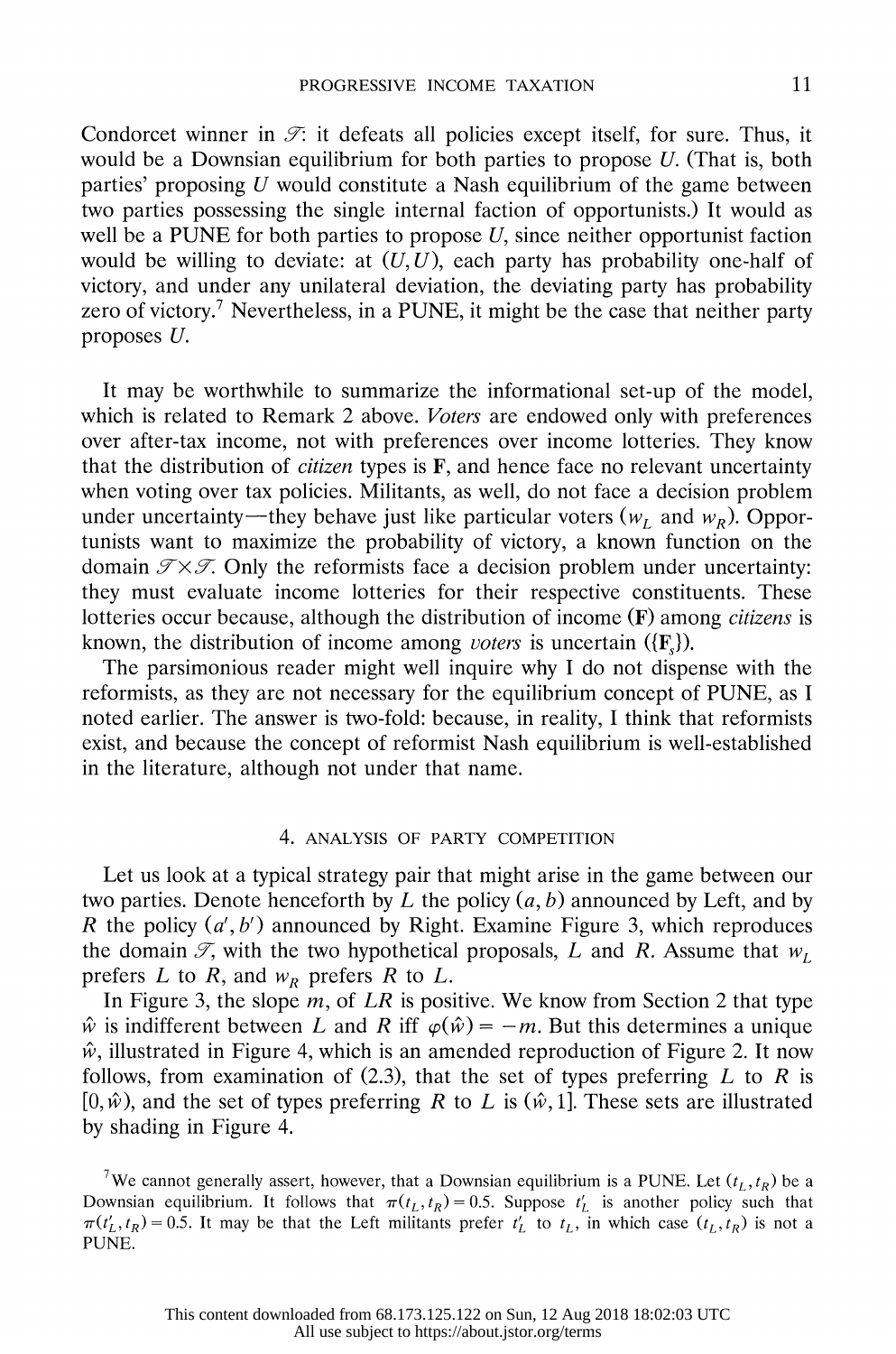

In Figure 3, I have also drawn an indifference curve for voter  $w_L$  through the point L, and an indifference for voter  $w_R$  through the point R. The arrows indicate the directions of increasing utility.

 Now imagine, in the situation of Figure 3, that Left is considering deviating from L, locally, to a point in the adjacent shaded triangle, while Right is fixed at R. Any such deviation is preferred by Left's militants, since the shaded triangle lies on the preferred side of  $w_L$ 's indifference curve at L. Any such deviation also would reduce the steepness of the line  $LR$ ; but according to Figure 4, that means it would *increase* the set of types who prefer the Left policy to  $R$ , and hence must (weakly) increase the probability that Left defeats  $R$ . Hence,  $(L, R)$  cannot be a PUNE: both militant and opportunist factions of Left would agree to deviate from  $L$  into the shaded region.

Let us define the set of policies below  $w<sub>L</sub>$ 's indifference curve at L and above the line  $LR$  as the *cone of attractive policies for Left at L*. Similar analysis shows



FIGURE 4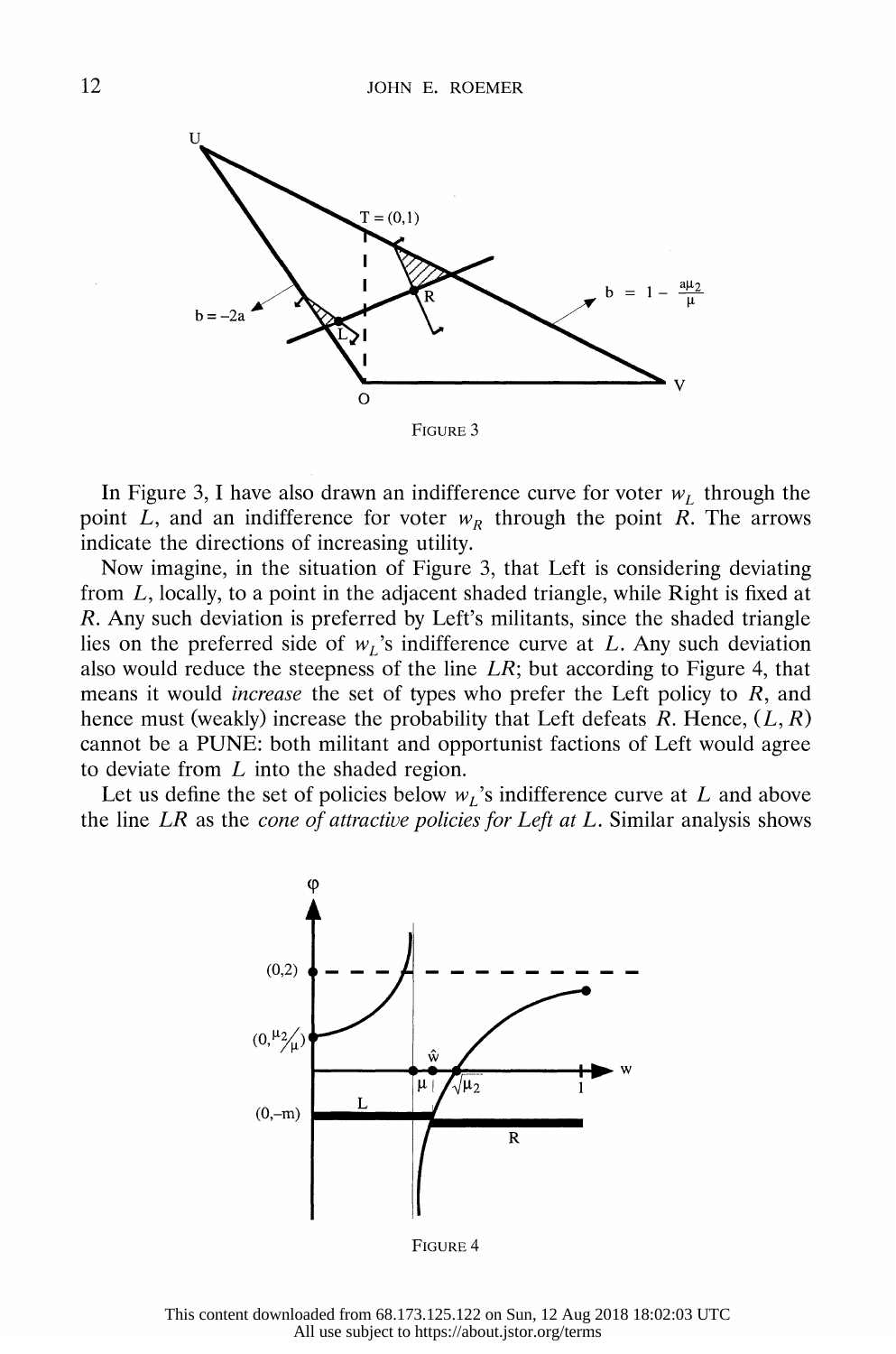that the shaded cone at R is the cone of attractive policies for Right at  $R$ —i.e., the set of policies to which the factions in Right would deviate at  $R$ , given  $L$ fixed. A pair  $(L, R)$  is a PUNE only if the intersection of each cone of attractive policies with  $\mathcal I$  is empty.<sup>8</sup>

 We shall use this technique in the rest of the paper. The analysis is simple by virtue of the pleasant fact that voter indifference curves in policy space are straight lines, and so it is easy to identify the cone of attractive policies for a party at a pair of proposals.

Before proceeding further, we state a useful general principle:

LEMMA 2: Let  $(L, R)$  be a policy pair in  $\mathcal{T} \times \mathcal{T}$ . A local deviation to one side of LR from L by Left increases Left's probability of victory if and only if a local deviation by Right from  $R$  on the same side of  $LR$  increases Right's probability of victory.

PROOF: The key observation is that when Left or Right deviates from  $L$  or  $R$  on the same side of LR, while the other party remains fixed, they change the slope of LR in *opposite ways*: e.g., if Left's deviation renders LR steeper, then Right's deviation renders LR less steep. The lemma now follows from consider ation of what happens to the sizes of the coalitions of types favoring each party (see, for example, Figure 4).  $Q.E.D.$ 

We also state an obvious fact:

LEMMA 3: If  $(L, R)$  is a PUNE, then  $w_L$  weakly prefers L to R and  $w_R$  weakly prefers R to L.

PROOF: Suppose, to the contrary, that  $w_L$  strictly prefers R to L. Then Left can deviate by moving along the line  $LR$  from  $L$  towards  $R$ : this leaves the probability of victory unchanged, and increases the welfare of  $w_L$ , so both opportunists and militants will support the deviation.  $Q.E.D.$ 

Our first task is to prove existence of strong PUNE.<sup>9</sup> To this end, we make the following assumption.

ASSUMPTION A4: There is a set S of states, with  $H(S) > 0$ , such that  $s \in S \Rightarrow F_{s}(\tilde{w}) < 1/2$ .

 In particular, if A4 did not hold, the Left could win with probability one against any Right proposal by proposing its ideal point, 0! It follows that A4 is a

<sup>8</sup>This is only an "only if" statement. It is possible that, locally, neither party wants to deviate, but that there is a distant deviation that is attractive for one party.

<sup>9</sup>It is trivial to note that  $L = O$  and  $R = V$  is always a PUNE, for the militants in each party will refuse to deviate from their ideal points. But in general, this pair of proposals is not a strong PUNE (i.e., Left may win with probability one).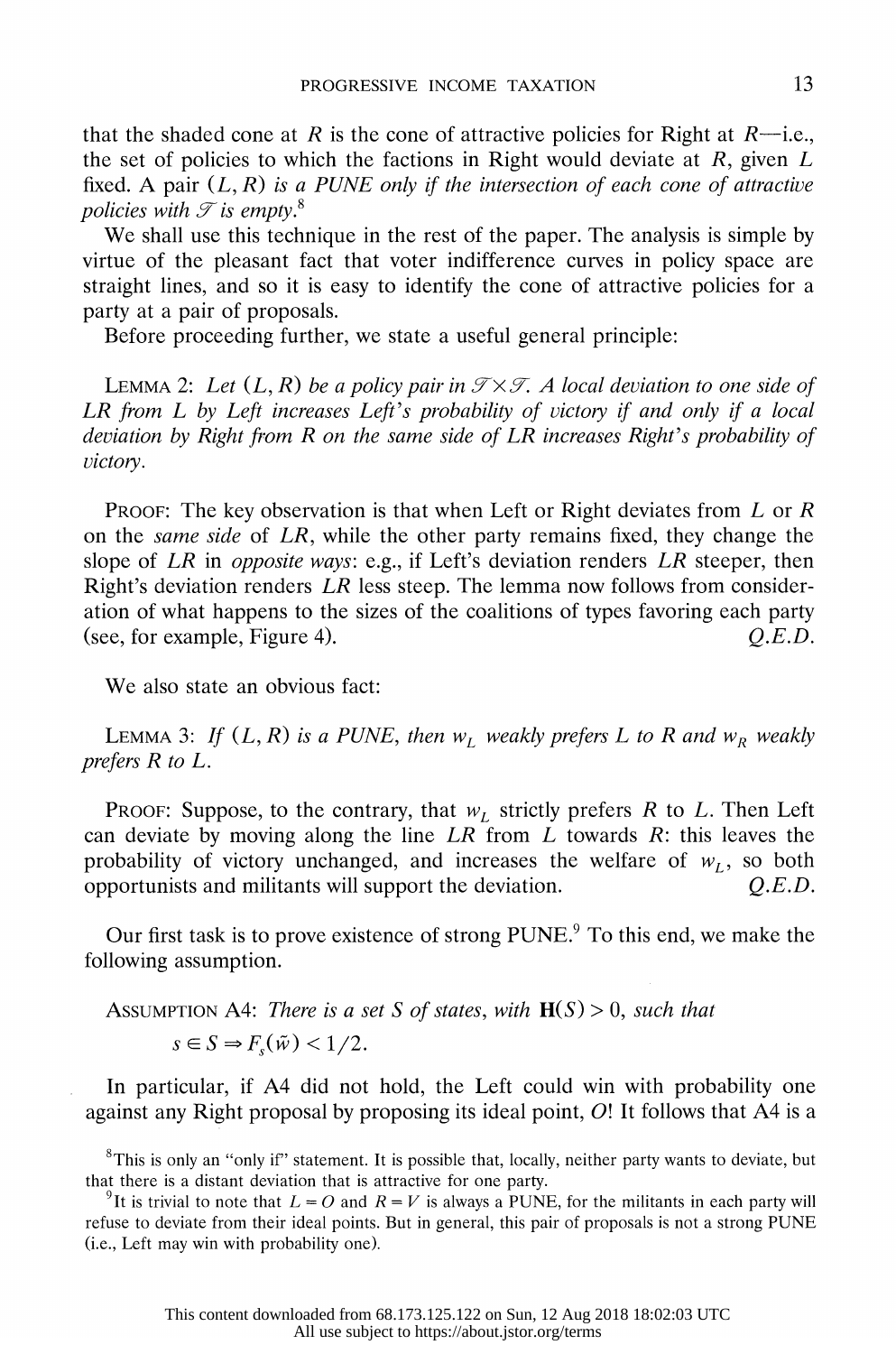necessary condition for existence of a strong PUNE. Theorem 1 says it is, as well, sufficient.

THEOREM 1: If A1, A2, A3, and A4 hold, then there exist strong PUNE.

PROOF: (i) Choose  $L \in OU$  and  $R \in UT$ , such that the slope, m, of LR is negative and close in absolute value to 2, as illustrated in Figure 5: in particular, choose L to be close to O. The type  $\hat{w}$  who is indifferent between L and R has  $\varphi(\hat{w}) = -m$ ; it follows from Figure 2 that  $\hat{w} \in (\tilde{w}, \mu)$ . Hence, the coalition who vote Left, at these proposals, is  $[0, \hat{w})$ .

(ii) For any small  $\varepsilon > 0$ , we can choose  $(L, R)$  so that the slope of LR is sufficiently close to  $-2$  that the coalition who vote Left is precisely  $[0, \tilde{w} + \varepsilon)$ . By A4 and A3 it follows that there is a set of states of positive H-measure such that  $F_{s}(\tilde{w} + \varepsilon) < 1/2$ . Therefore  $\pi(L, R) < 1$ .

 (iii) From Figure 2, it follows that Left can increase the size of the Left coalition, and hence weakly increase the probability of victory, by deviating from L to the left of  $LR$ , for such a move increases the absolute value of the slope of LR. By Lemma 2, Right can weakly increase its probability of victory by deviating from  $R$  to the left of  $LR$ . Moreover, a deviation by Left from  $L$  to the right of LR, and below  $w_L$ 's indifference curve through L, will decrease the size of the Left coalition, since  $L$  is close to  $O$  (again, examine Figure 2). Since  $\pi(L,R)$  < 1, it will therefore decrease  $\pi$ , since **F**<sub>s</sub> and **H** are equivalent to Lebesgue measure. It follows that Left's cone of attraction at  $L$  is the shaded region in Figure 5, and further, that there are no deviations in  $\mathscr F$  that are attractive for Left. The last clause uses the fact that  $L$  is close to  $O$ , so the points to the right of LR and below  $w<sub>L</sub>$ 's indifference curve are all close to O.

(iv) To calculate Right's cone of attractive policies at  $R$ , note that if Right deviates from R to any point R' on the segment RV, the slope of the line  $LR'$  is either negative and greater in absolute value than the slope of  $LR$ , or positive and less in absolute value than  $\mu_2/\mu$ . It follows (consult Figure 2) that the type



FIGURE 5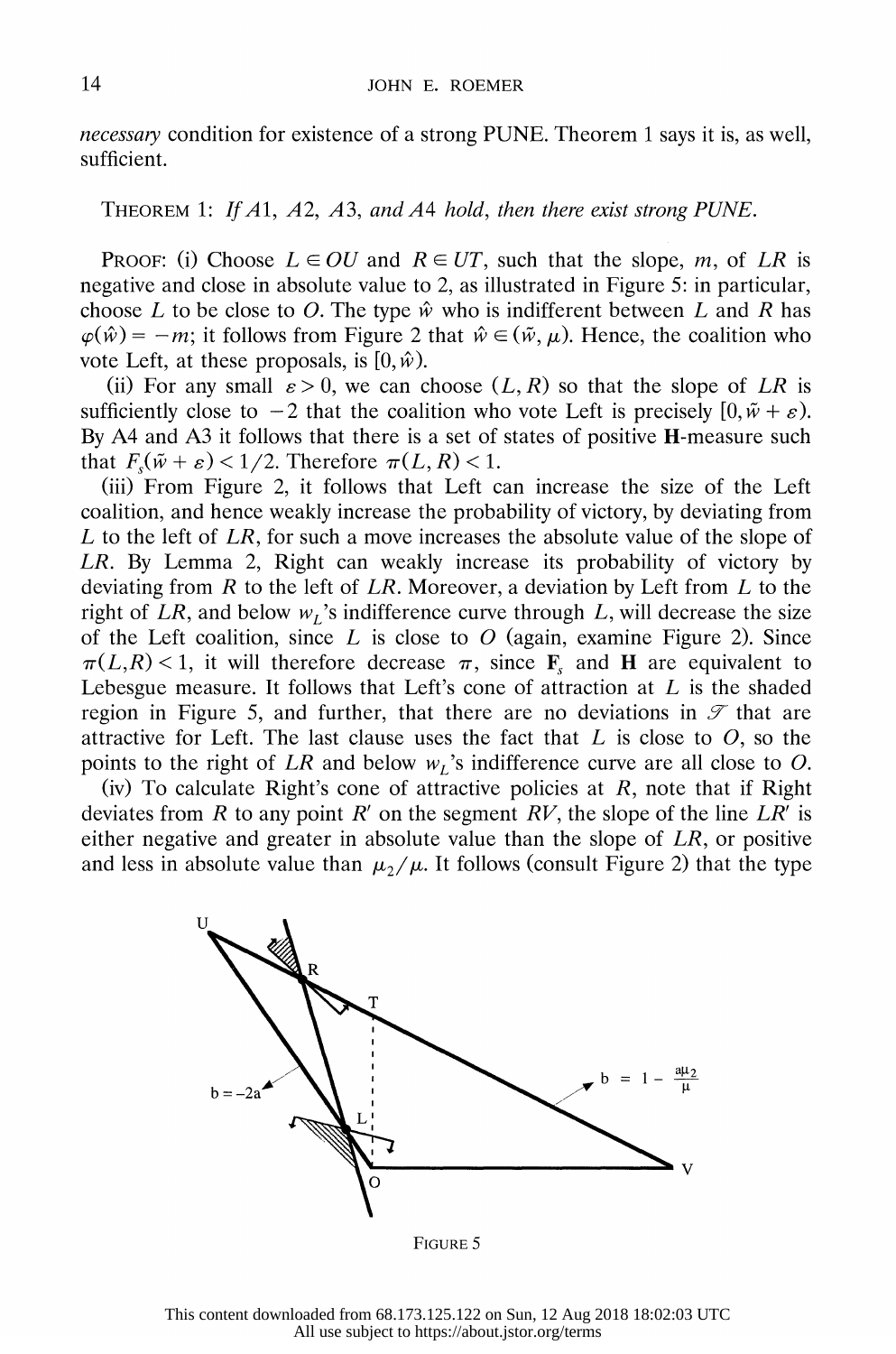$\hat{w}$  who is indifferent between L and R' lies always in the interval  $(\tilde{w}, w^*)$  and hence the Right coalition will be  $(\hat{w}, 1]$ , which is always smaller than it is at R. Without loss of generality, these are the only deviations from  $R$  that are above  $w_R$ 's indifference curve at R and to the right of LR that we need consider (for if there is any attractive deviation in that region, there must be one on the segment  $RV$ ). It follows that Right's cone of attraction at R is the shaded region in Figure 5, and there are no attractive deviations for Right in  $\mathcal{T}$ .

(v) It follows that  $(L, R)$  is a PUNE.

(vi) It immediately follows that  $(L, R)$  is a strong PUNE.  $Q.E.D.$ 

We now introduce the only distributional assumption of our analysis:

ASSUMPTION A5:  $F_s(\mu) > 1/2$  almost surely.

We may think of A5 as reasonable if median income is less than mean income, for it says that in almost all states, more than half the voters have income less than the mean.

We now state our main result:

THEOREM 2: If  $A1$ ,  $A2$ ,  $A3$ , and  $A5$  hold, then in all strong PUNE, both Left and Right play progressive policies.

 In other words, the distributional assumption AS and the (weak) refinement notion enable us to deduce the ubiquity of progressive tax proposals in political competition between Left and Right.

 Some readers might find the introduction of the "strong PUNE" refinement, and hence the statement of Theorem 2, inelegant. We can, in fact, avoid that terminology, if we wish, as follows:

 COROLLARY 1: Let Al, A2, A3, and AS hold. Then, in any PUNE, with probability one, a progressive policy wins the election.

 PROOF: Theorem 2 says that the only PUNE in which a party does not propose a progressive policy is one in which Left proposes  $(0,0)$  and wins with probability one. But  $(0, 0)$  is a progressive policy. The claim immediately follows.<sup>10</sup>

 Note that, from Remark 1 of Section 3, it follows that, if an RNE exists, then, with probability one, a progressive policy wins the election.

PROOF OF THEOREM 2:

Step 1: There is no strong PUNE where Right plays a regressive policy.

Suppose Right plays a policy R in triangle  $\overrightarrow{OTV}$  (see Figure 1), but not on the line OT (i.e., R is regressive). Let Left play  $L = 0$ . I claim Left wins with

 $10$ This circumlocution for avoiding the necessity of introducing the strong PUNE concept is due to Klaus Nehring.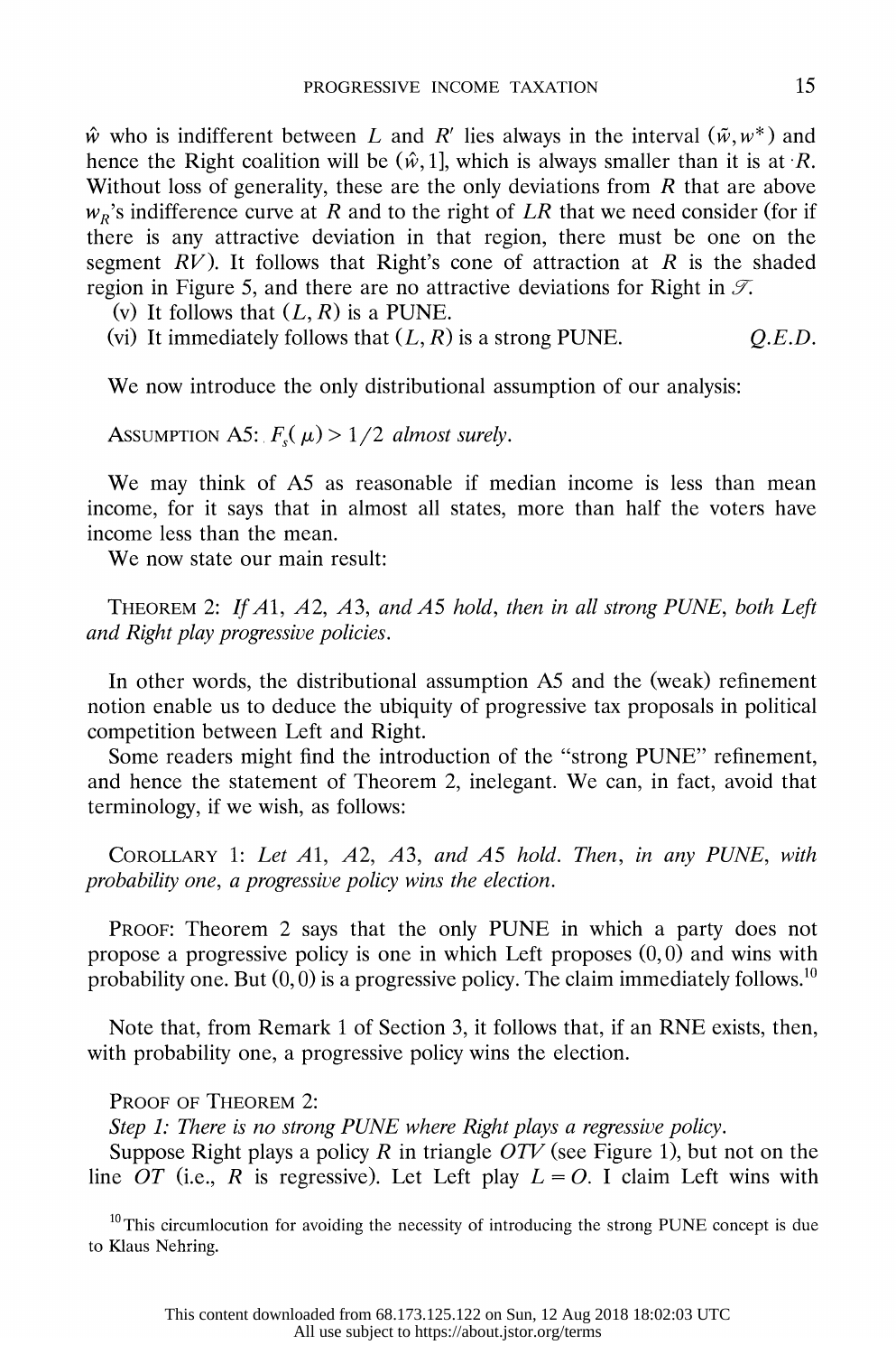probability one. For the slope of  $LR$  is positive, and so the type, w, who is indifferent between L and R, has  $\varphi(w)$  negative, which, by Figure 2, means  $w > \mu$ ; thus, by A5, Left wins with probability one. It follows that any PUNE where Right plays R must have Left playing  $O$ , because  $O$  is ideal for both Left's militants and opportunists. The conclusion follows.

 Therefore, the remainder of the proof shows that Left never plays regressive in a strong PUNE.

Step 2: There is no PUNE where either party plays a policy that is interior in  $\mathcal{T}$ . 1. If  $(L, R)$  is a PUNE and  $L \in$  interior  $\mathscr{T}$ , then slope  $LR = -\varphi(w_t)$ .

Suppose, to the contrary, that slope  $LR \neq -\varphi(w_l)$ . Let *l* be  $w_l$ 's indifference line containing  $L$ . Then  $l$  and  $LR$  do not coincide. The militants of Left strictly prefer any policy on line LR and below  $l$  (i.e., on the O side of  $l$ ), and Left's opportunists are indifferent to such a move (moving along the line LR leaves the probability of victory constant). Hence  $(L, R)$  is not a PUNE.

2. If  $L \in$  interior  $\mathcal{T}, R \in$  boundary  $\mathcal{T},$  and slope  $LR = -\varphi(w_L)$ , then  $(L, R)$  is not a PUNE.

Consult Figure 6, which illustrates two possible cases. Because  $\varphi(w_R) > \mu_2/\mu$ ,  $w_R$ 's indifference curves are steeper than UV. Because  $\varphi(w_R) < 2$ ,  $w_R$ 's indifference curves are less steep than  $OU$ . It must be that a deviation by Right from R to the right of LR weakly increases Right's probability of winning, by Lemma 2: for if Left could weakly increase its probability by deviating to the left of LR, then both its militant and opportunist factions would agree to do so, and  $(L, R)$  would not be a PUNE. Therefore the cones of attraction for Right, in both cases illustrated in Figure 6, intersect  $\mathcal{T}$ 's interior, and so neither is a PUNE.

The third possibility, that  $R \in OV$ , can be similarly disposed of.

3. If  $L, R \in$  interior  $\mathcal{T}$  and slope  $LR = -\varphi(w_L), (L, R)$  is not a PUNE.

This step is easier than step 2, and is left to the reader.

 4. We have now disposed of the possibility of a PUNE where L is interior. Exactly symmetric arguments show there can be no PUNE where  $R \in$  interior  $\mathcal{T}$ .

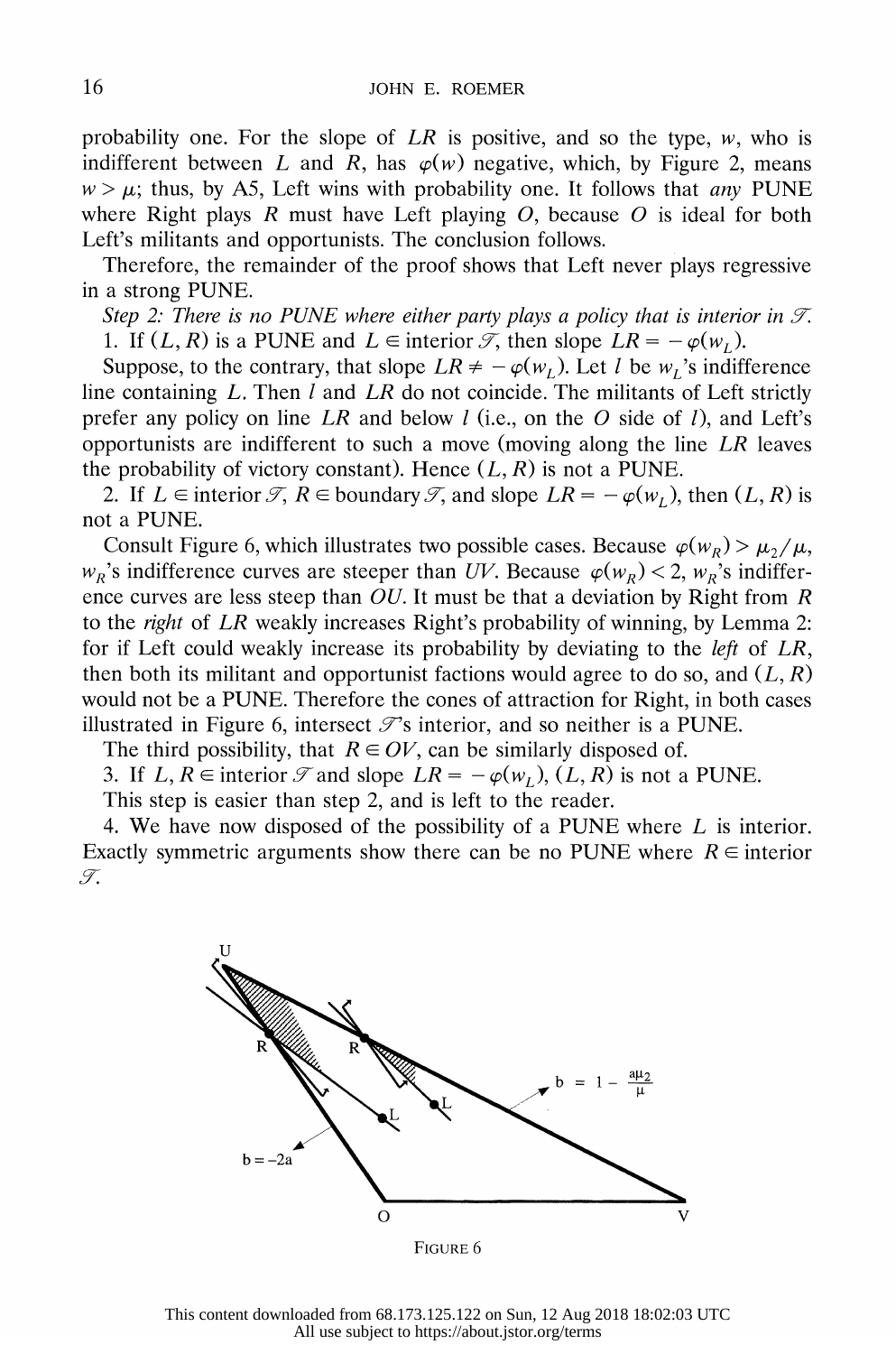Step 3. There is no strong PUNE where Left plays a policy  $L$  on the segment  $OV$ of  $\mathcal{T}$ ,  $L \neq O$ . (See Figure 1.)

If  $(L, R)$  is a strong PUNE and  $L \in OV$ , then  $R \in OU \cup UT$  (these are the only possibilities, by previous steps). Suppose  $R \in OU$ . Left's militants would like to move from  $\overline{L}$  along  $\overline{LO}$  towards  $\overline{O}$ ; it therefore must be that such a move would decrease  $\pi$ . Therefore, a move to the right of L along LV increases  $\pi$ . By Lemma 2, Right increases its probability of victory by moving above LR (that is, on the segment RU) as well. But moving from R along  $R\overline{U}$  also increases the welfare of Right's militants. This contradicts the assumption that  $(L, R)$  is a PUNE.

The possibility that  $R \in UT$  is similarly disposed of.

Step 4. There is no strong PUNE where  $L \in TV$ .

Again,  $R \in OU \cup UT$ . It is easily checked that, if L moves towards R along the line LR, Left's militants are better off than at L. But such a move leaves  $\overline{\pi}$ unchanged. Hence  $(L, R)$  is not a PUNE.

 Steps 3 and 4 exhaust the possibilities for a PUNE where at least Left plays a regressive strategy, for the only regressive boundary strategies are on the segments TV and OV of  $\mathcal{T}$ . Q.E.D.

#### 5. CALIBRATION

 According to the 1990 US census, mean household income in the US was  $$30,900$  and the standard deviation of household income was  $$34,000$ .<sup>11</sup> Let us take maximum household income, for all effective purposes, to have been \$200,000 in 1990. Then, normalizing maximum income at unity, we compute that  $\mu$  = 0.1545 and  $\mu_2$  = 0.05277. The empirical function  $\varphi$  is graphed in Figure 7. We calculate that  $\tilde{w} = $27,500$  and  $w^* = $68,300$ . Our Assumption A2 re-

 quires that Left represent a voter whose income is not greater than \$27,500, and Right a voter whose income is not less than \$68,300. Given that mean income is  $$30,900$ , these are reasonable assumptions if not for the Democrats and Republicans in the US, then, perhaps, for Labour and the Conservatives in Great Britain.

 Our Assumptions A5 and A4 say that it is always the case that at least one-half the voters have an income less than \$30,900, but there is positive probability that fewer than one-half the voters will have income less than \$27,500.

#### 6. CONCLUSION

 Let me summarize the model. There is a population with a distribution of income, who must vote on a redistributive tax policy, which is limited to be some quadratic function of income. Voters supply labor inelastically-so income is fixed, for each voter. There are two parties, one purporting to represent a

 $11$  I thank my colleague Marianne Page for computing these statistics.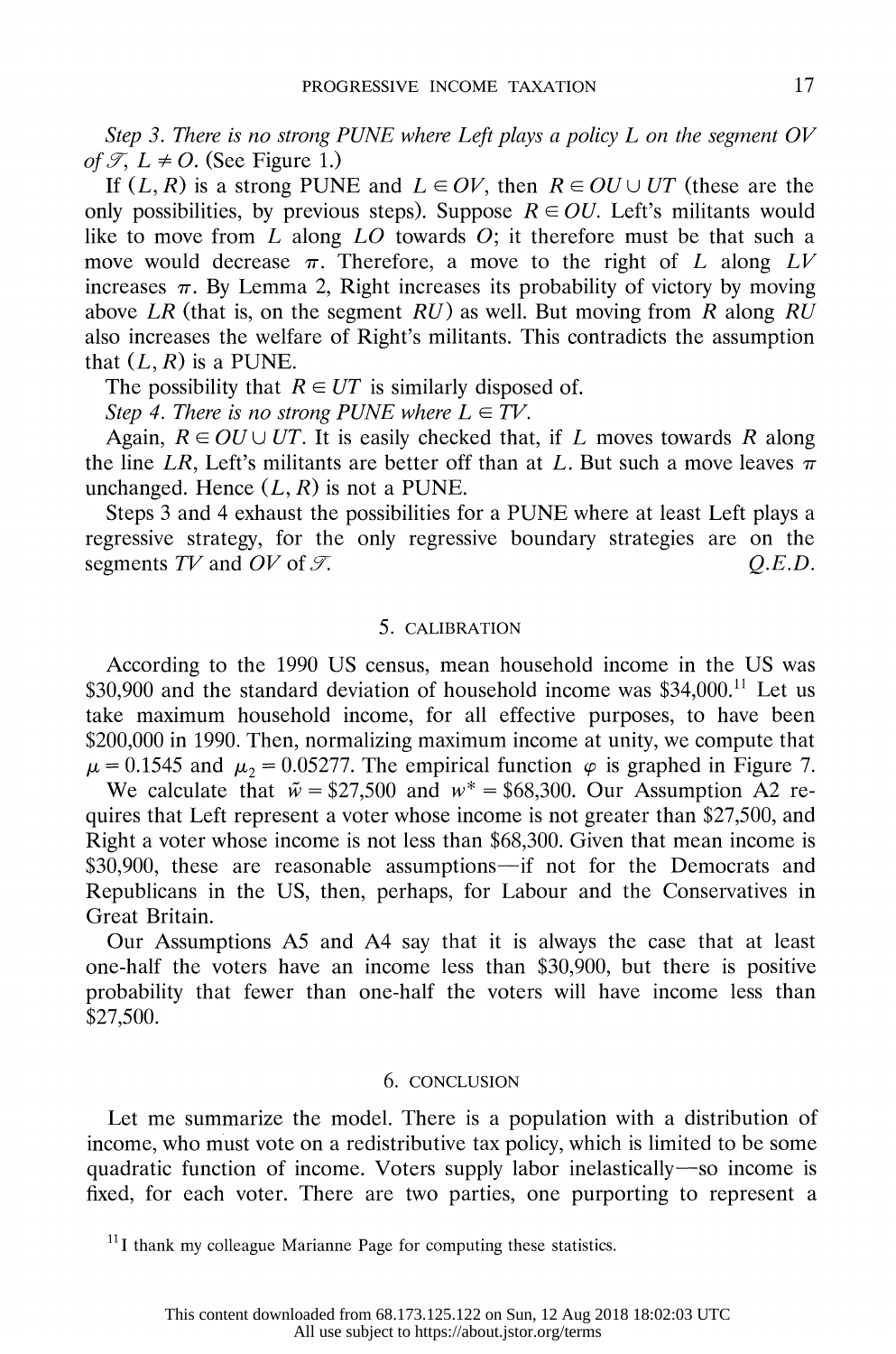

FIGURE 7.—The function  $\varphi$  for the United States.

 relatively poor voter, and one a relatively rich voter. Within each party, there are three factions: reformists, militants, and opportunists. Parties are unsure about the distribution of voter types on election day, so that, if two policies are before the voters, they can assign only a probability that one policy defeats the other.

Call the policy space  $\mathcal{T}$ . Each faction of each party has (complete) preferences on  $\mathcal{T} \times \mathcal{T}$ , that is, on pairs of policies that it and its opposition can propose. All three factions in a party must agree for the *party* to prefer one element in  $\mathcal{T} \times \mathcal{T}$ to another: this leads to each party's having a preference quasi-order on  $\mathcal{T} \times \mathcal{T}$  -it is the intersection of the preference orders of its three factions. A political equilibrium is a Nash equilibrium where each party maximizes with respect to its quasi-order.

 The main result says that if most voters, in all states, have income less than mean income, then in any political equilibrium, both parties propose progressive tax policies.

 The "unanimity" quasi-order is the weakest quasi-order (i.e., corresponds to the smallest binary relation in  $(\mathcal{T} \times \mathcal{T})^2$ ) that can hold, given the inner-party struggle among the three factions, as it corresponds to the most demanding condition for inner-party agreement. It thus generates the largest possible set of (Nash) political equilibria. If the factions learn to compromise—which is to say that the party's preferences come to be represented by a quasi-order that contains the unanimity quasi-order-the political equilibria will be a subset of the ones here shown to exist, and hence will still consist in progressive policies.

 Perhaps the assumption one would most like to weaken is the inelasticity of labor supply. Do the results remain true if individuals experience disutility from labor? One can prove the following. Suppose that individuals have preferences over income and leisure, such that the labor supply elasticity with respect to the